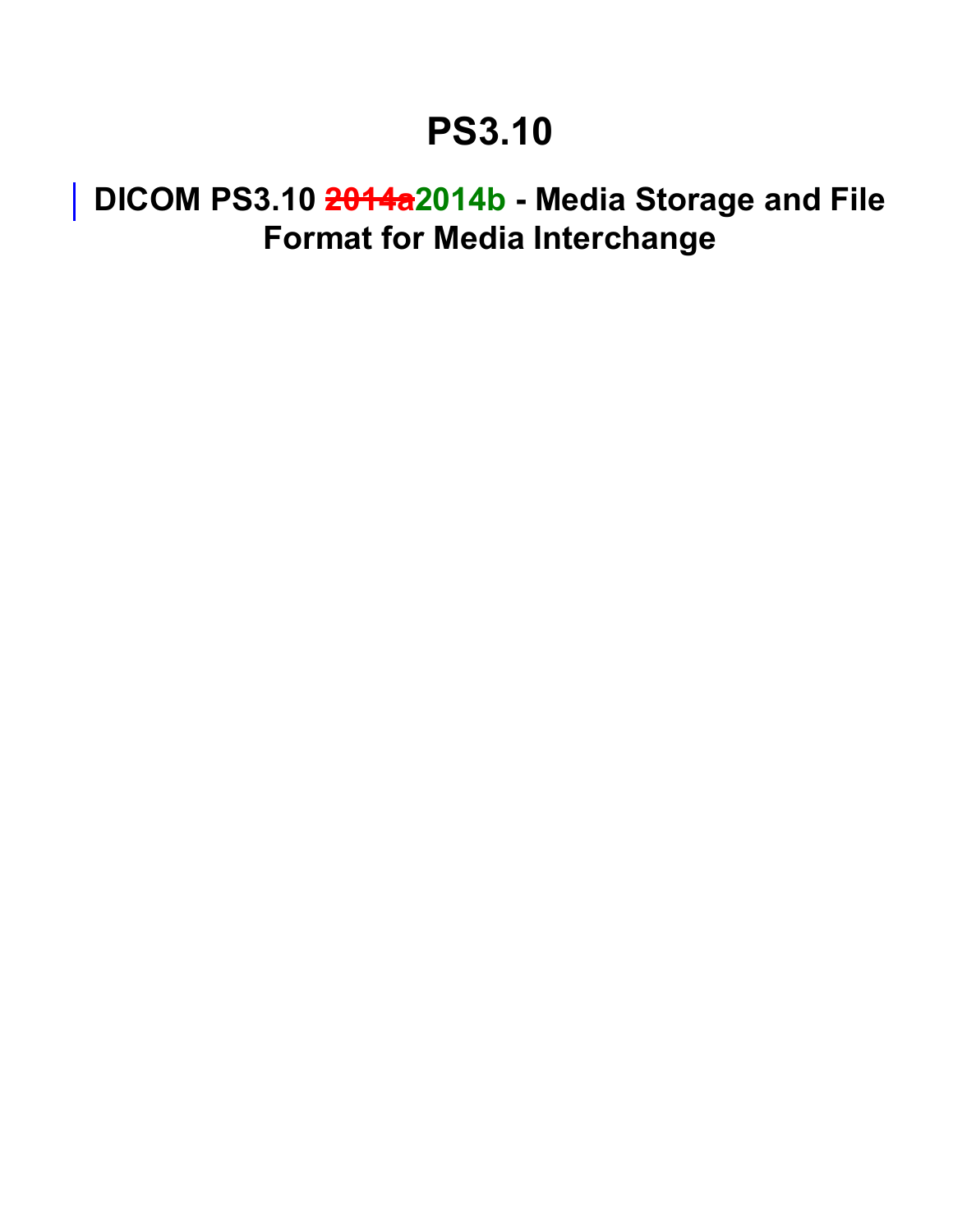**PS3.10: DICOM PS3.10 2014a2014b - Media Storage and File Format for Media Interchange**

Copyright © 2014 NEMA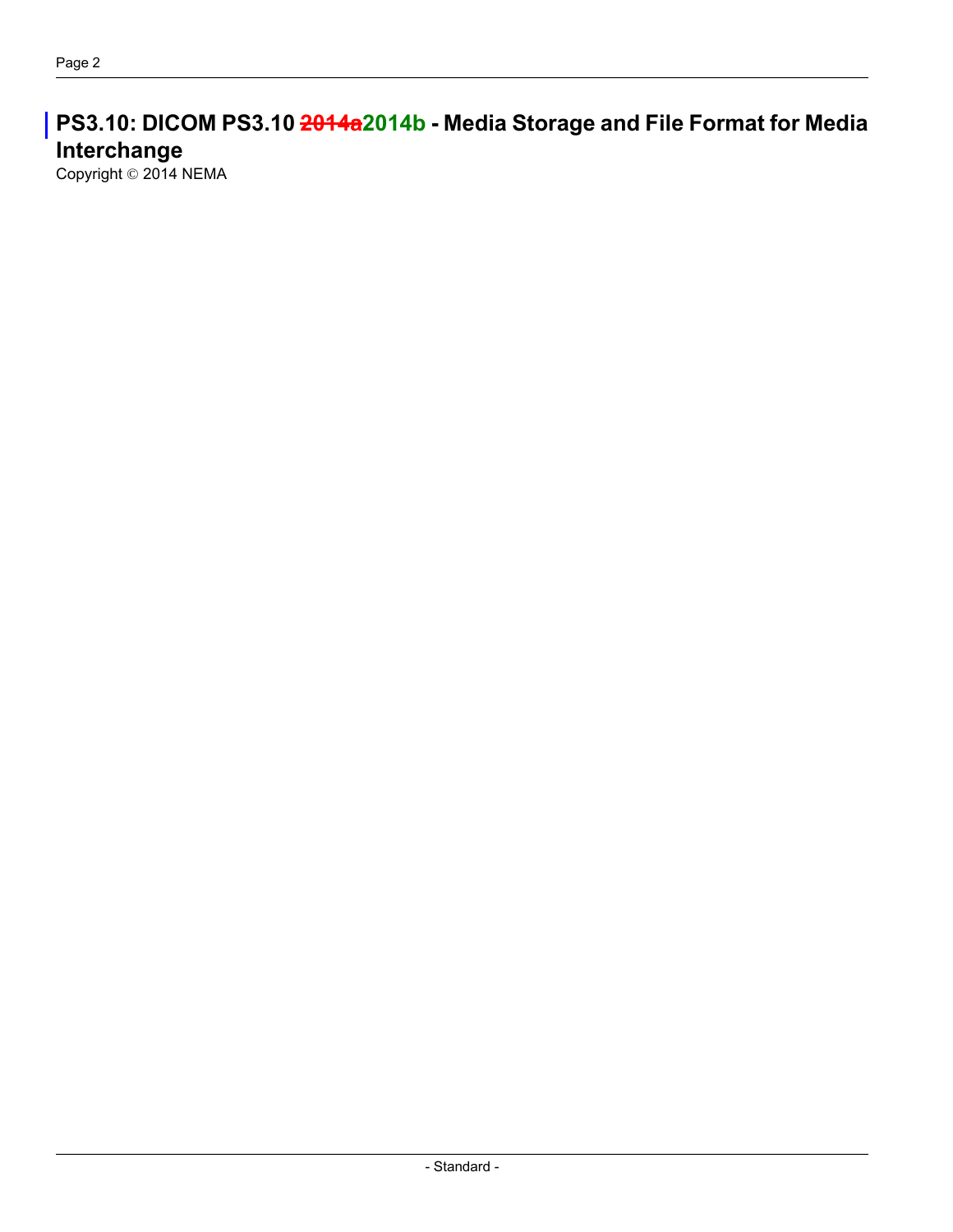### **Table of Contents**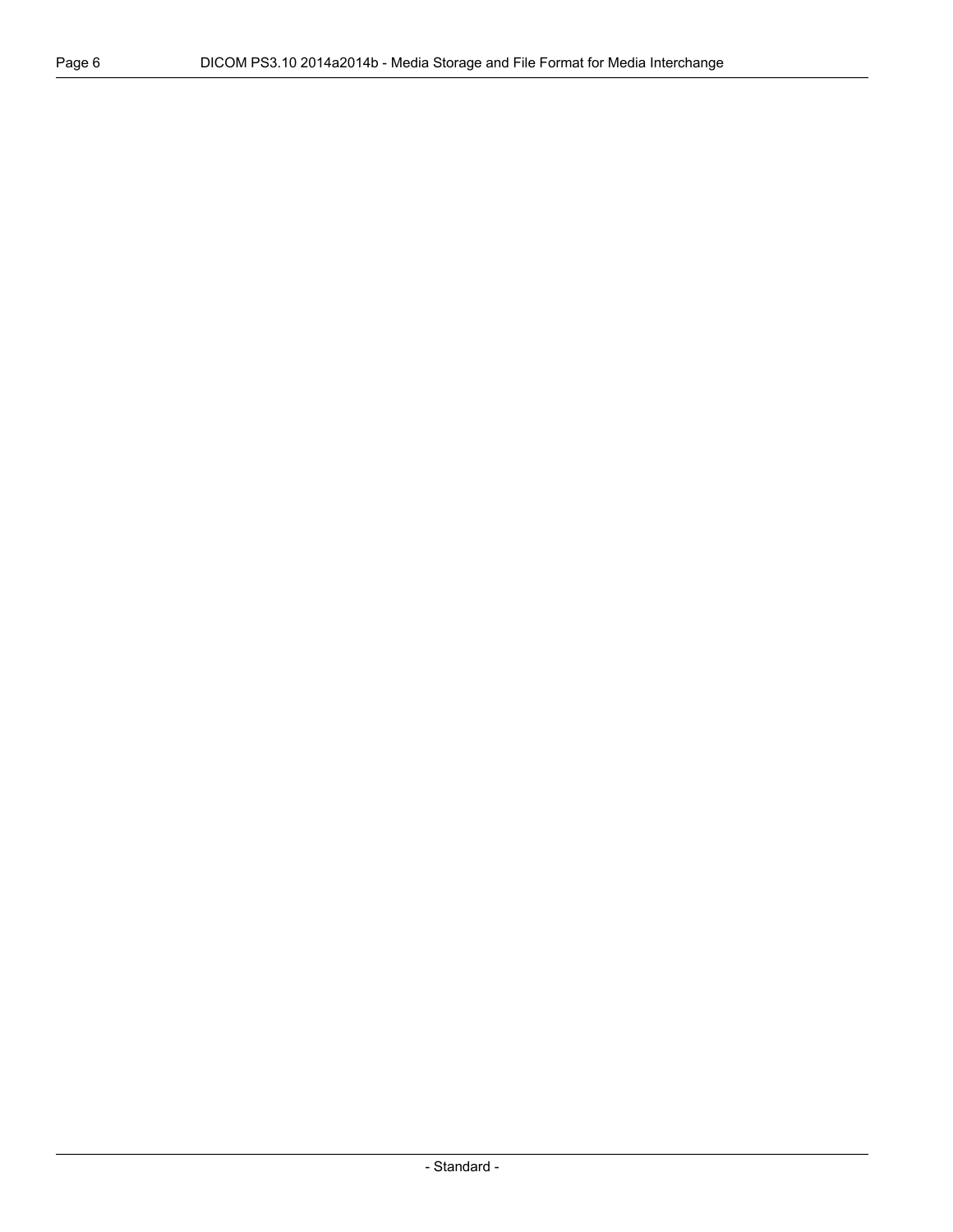### **List of Tables**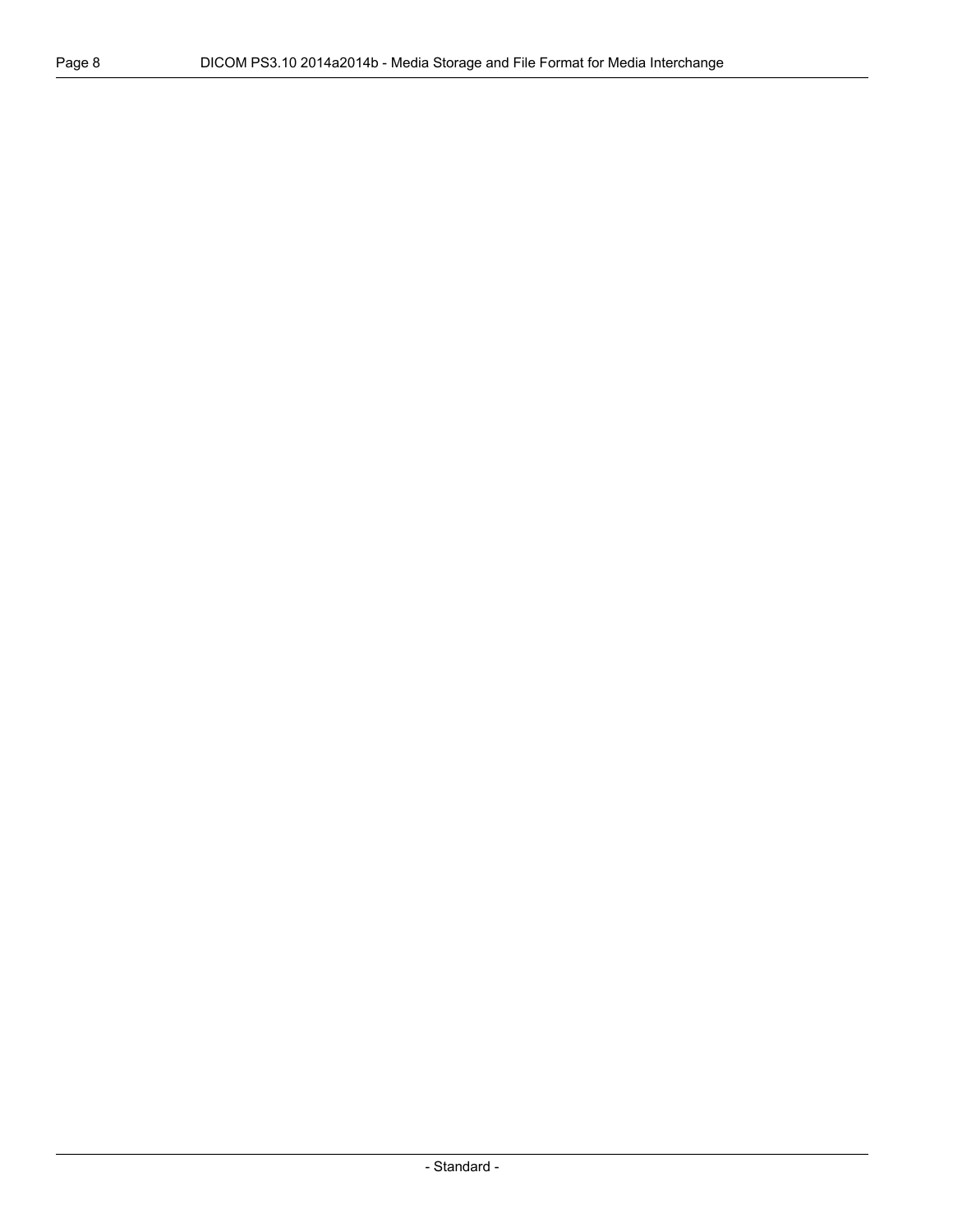# <span id="page-8-0"></span>**Notice and Disclaimer**

The information in this publication was considered technically sound by the consensus of persons engaged in the development and approval of the document at the time it was developed. Consensus does not necessarily mean that there is unanimous agreement among every person participating in the development of this document.

NEMA standards and guideline publications, of which the document contained herein is one, are developed through a voluntary consensus standards development process. This process brings together volunteers and/or seeks out the views of persons who have an interest in the topic covered by this publication. While NEMA administers the process and establishes rules to promote fairness in the development of consensus, it does not write the document and it does not independently test, evaluate, or verify the accuracy or completeness of any information or the soundness of any judgments contained in its standards and guideline publications.

NEMA disclaims liability for any personal injury, property, or other damages of any nature whatsoever, whether special, indirect, consequential, or compensatory, directly or indirectly resulting from the publication, use of, application, or reliance on this document. NEMA disclaims and makes no guaranty or warranty, expressed or implied, as to the accuracy or completeness of any information published herein, and disclaims and makes no warranty that the information in this document will fulfill any of your particular purposes or needs. NEMA does not undertake to guarantee the performance of any individual manufacturer or seller's products or services by virtue of this standard or guide.

In publishing and making this document available, NEMA is not undertaking to render professional or other services for or on behalf of any person or entity, nor is NEMA undertaking to perform any duty owed by any person or entity to someone else. Anyone using this document should rely on his or her own independent judgment or, as appropriate, seek the advice of a competent professional in determining the exercise of reasonable care in any given circumstances. Information and other standards on the topic covered by this publication may be available from other sources, which the user may wish to consult for additional views or information not covered by this publication.

NEMA has no power, nor does it undertake to police or enforce compliance with the contents of this document. NEMA does not certify, test, or inspect products, designs, or installations for safety or health purposes. Any certification or other statement of compliance with any health or safety-related information in this document shall not be attributable to NEMA and is solely the responsibility of the certifier or maker of the statement.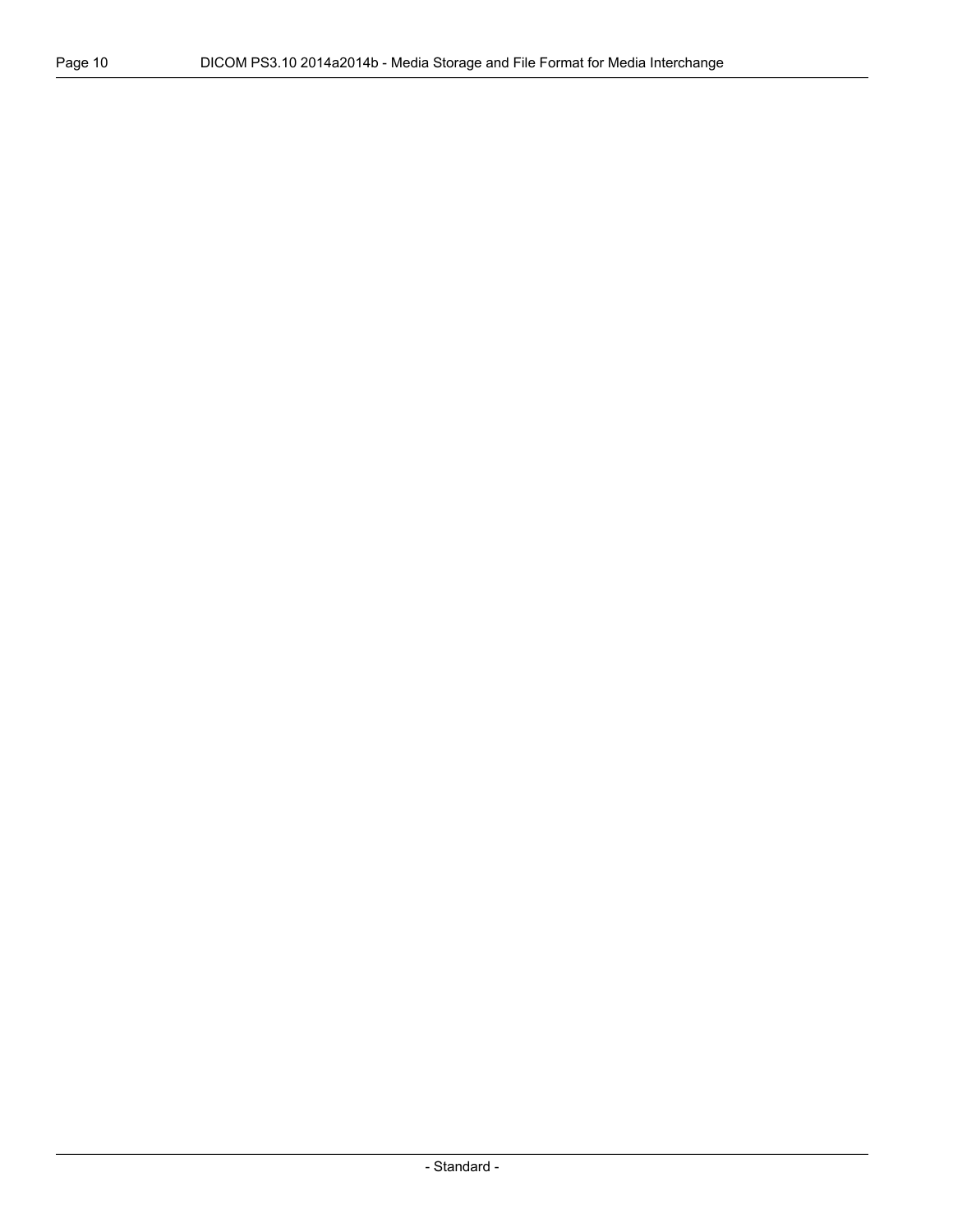# <span id="page-10-0"></span>**Foreword**

This DICOM Standard was developed according to the procedures of the DICOM Standards Committee.

The DICOM Standard is structured as a multi-part document using the guidelines established in ???.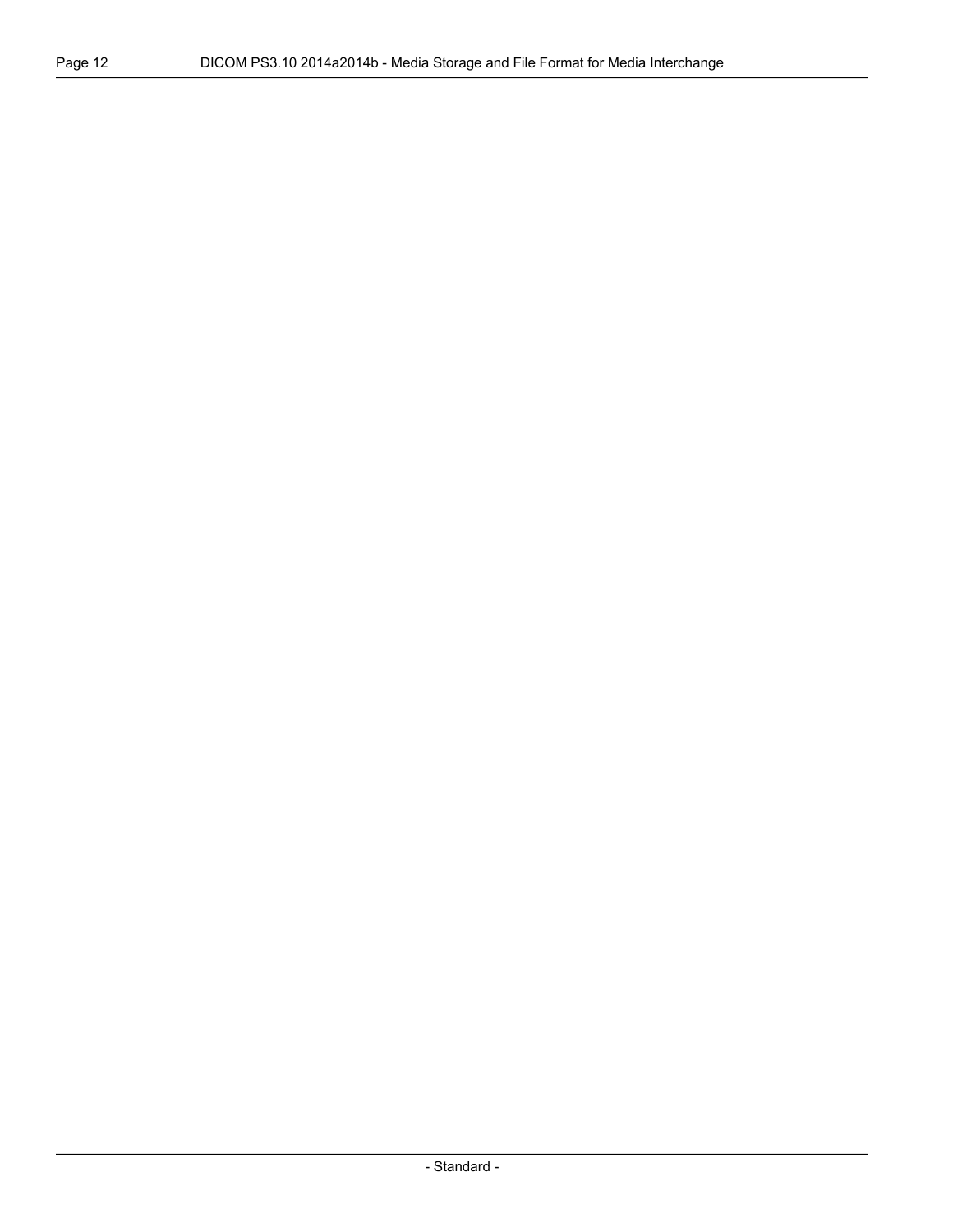# <span id="page-12-0"></span>**1 Scope and Field of Application**

This Part of the DICOM Standard specifies a general model for the storage of Medical Imaging information on removable media. The purpose of this Part is to provide a framework allowing the interchange of various types of medical images and related information on a broad range of physical storage media.

This Part specifies:

- a. a layered model for the storage of medical images and related information on storage media. This model introduces the concept of Media Storage Application Profiles, which specify application specific subsets of the DICOM Standard to which a Media Storage implementation may claim conformance. Such a conformance applies only to the writing, reading and updating of the content of storage media. Specific Application Profiles are not included in this Part but in [PS3.11](part11.pdf#PS3.11);
- b. a DICOM File Format supporting the encapsulation of any Information Object Definition;
- c. a Secure DICOM File Format supporting the encapsulation of a DICOM File Format in a cryptographic envelope;
- d. a DICOM File Service providing independence from the underlying media format and physical media. The policies specific to the DICOMDIR file used to store the Media Storage Directory Service/Object Pair Class are also addressed.

This Part is related to other parts of the DICOM Standard in that:

- [PS3.2](part02.pdf#PS3.2), Conformance, specifies the requirements that shall be met to achieve DICOM Conformance in Media Storage;
- [PS3.3](part03.pdf#PS3.3), Information Object Definitions, specifies a number of Information Object Definitions (e.g., various types of images) that may be used in conjunction with this part;
- [PS3.4](part04.pdf#PS3.4), builds upon this part to define the Media Storage Service Class;
- [PS3.5](part05.pdf#PS3.5), Data Structure and Encoding, addresses the encoding rules necessary to construct a Data Set that is encapsulated in a file as specified in this part;
- [PS3.6](part06.pdf#PS3.6), Data Dictionary, contains a registry by Tag of all Data Elements related to the Attributes of Information Objects defined in [PS3.3](part03.pdf#PS3.3). This index includes the Value Representation and Value Multiplicity for each Data Element;
- [PS3.11](part11.pdf#PS3.11), Media Storage Application Profiles standardizes a number of choices related to a specific clinical need (selection of a Physical Medium and Media Format as well as specific Service/Object Pair Classes). It aims at facilitating the interoperability between implementations that claim conformance to the same Application Profile. [PS3.11](part11.pdf#PS3.11) is intended to be extended as the clinical needs for Media Storage Interchange evolve;
- [PS3.12](part12.pdf#PS3.12), Media Formats and Physical Media for Data Interchange, defines a number of selected Physical Medium and corresponding Media Formats. These Media Formats and Physical Medium selections are referenced by one or more of the Application Profiles of [PS3.11](part11.pdf#PS3.11). [PS3.12](part12.pdf#PS3.12) is intended to be extended as the technologies related to Physical Medium evolve.
- [PS3.15](part15.pdf#PS3.15), Security Profiles defines a number of profiles for use with Secure DICOM Media Storage Application Profiles. The Media Storage Security Profiles specify the cryptographic techniques to be used for each Secure DICOM File in a Secure Media Storage Application Profile.

PS3.10 lays a foundation for open Media Interchange by standardizing an overall architecture and addressing some of the major barriers to interoperability: the definition of a DICOM File Format, a DICOM File Service and the policies associated with a Media Storage Directory structure.

Note

[PS3.3](part03.pdf#PS3.3) specifies a general medical imaging Basic Directory Information Object Definition and [PS3.4](part04.pdf#PS3.4) specifies the corresponding Media Storage Directory SOP Class that is a member of the Media Storage Service Class.

Adherence to the provisions of PS3.10 by implementations reading, writing or updating Storage Media represents a key foundation for open Storage Media Interchange. However, it is only with the selection of standard Physical Media and corresponding Media Formats in [PS3.12](part12.pdf#PS3.12) and the use of specific Application Profiles in [PS3.11](part11.pdf#PS3.11) that effective Media Storage Interchange interoperability is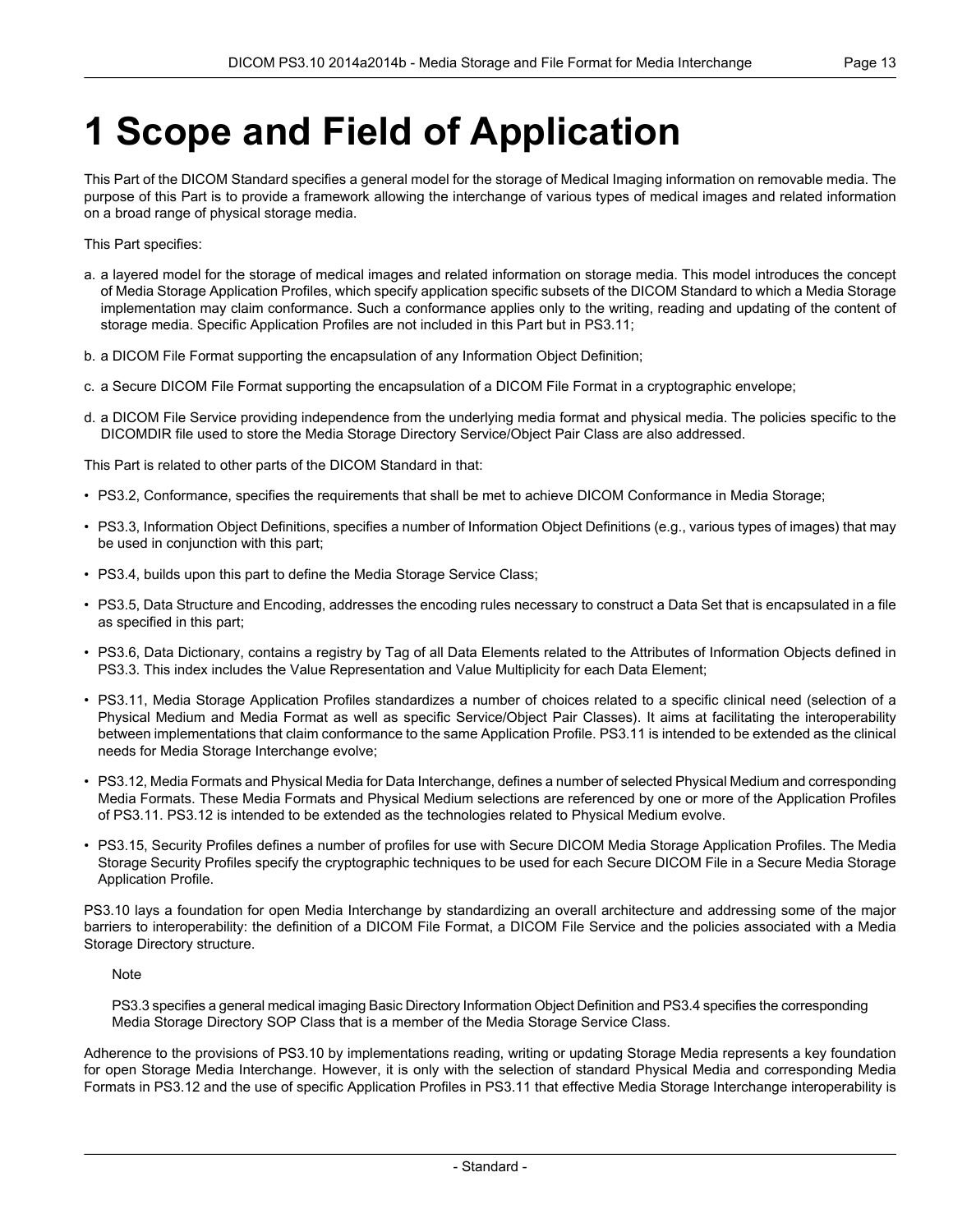achieved. Therefore, claiming conformance to PS3.10 only, is not a valid DICOM Conformance Statement. DICOM Media Storage Conformance shall be made in relation to a [PS3.11](part11.pdf#PS3.11) Application Profile according to the framework defined by [PS3.2.](part02.pdf#PS3.2)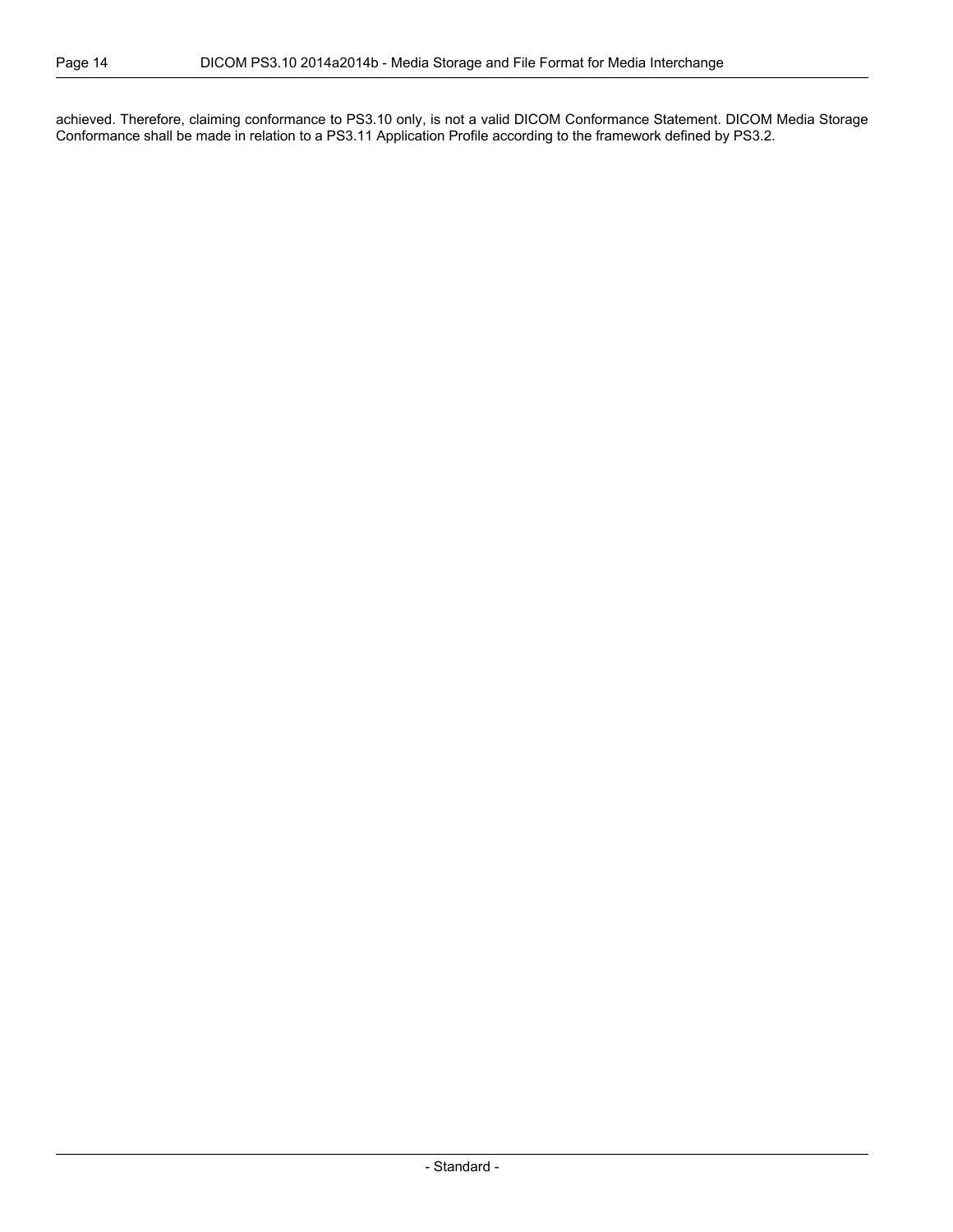# <span id="page-14-0"></span>**2 References**

### <span id="page-14-1"></span>**2.1 Normative References**

The following standards contain provisions that, through reference in this text, constitute provisions of this Standard. At the time of publication, the editions indicated were valid. All standards are subject to revision, and parties to agreements based on this Standard are encouraged to investigate the possibilities of applying the most recent editions of the standards indicated below.

ISO/IEC Directives, 1989 Part 3 - Drafting and presentation of International Standards.

ISO 7498-1, Information Processing Systems - Open Systems Interconnection - Basic Reference Model.

ISO 7498-2, Information processing systems - Open Systems Interconnection - Basic reference Model - Part 2: Security Architecture

ISO/TR 8509, Information Processing Systems - Open Systems Interconnection - Service Conventions

ISO 8822, Information Processing Systems - Open Systems Interconnection - Connection-Oriented Presentation Service Definition.

ISO 8859, Information Processing - 8-bit single-byte coded graphic character sets - Part 1: Latin Alphabet No. 1

RFC-3369, Cryptographic Message Syntax, August 2002

RFC 2557 MIME Encapsulation of Aggregate Documents, such as HTML (MHTML)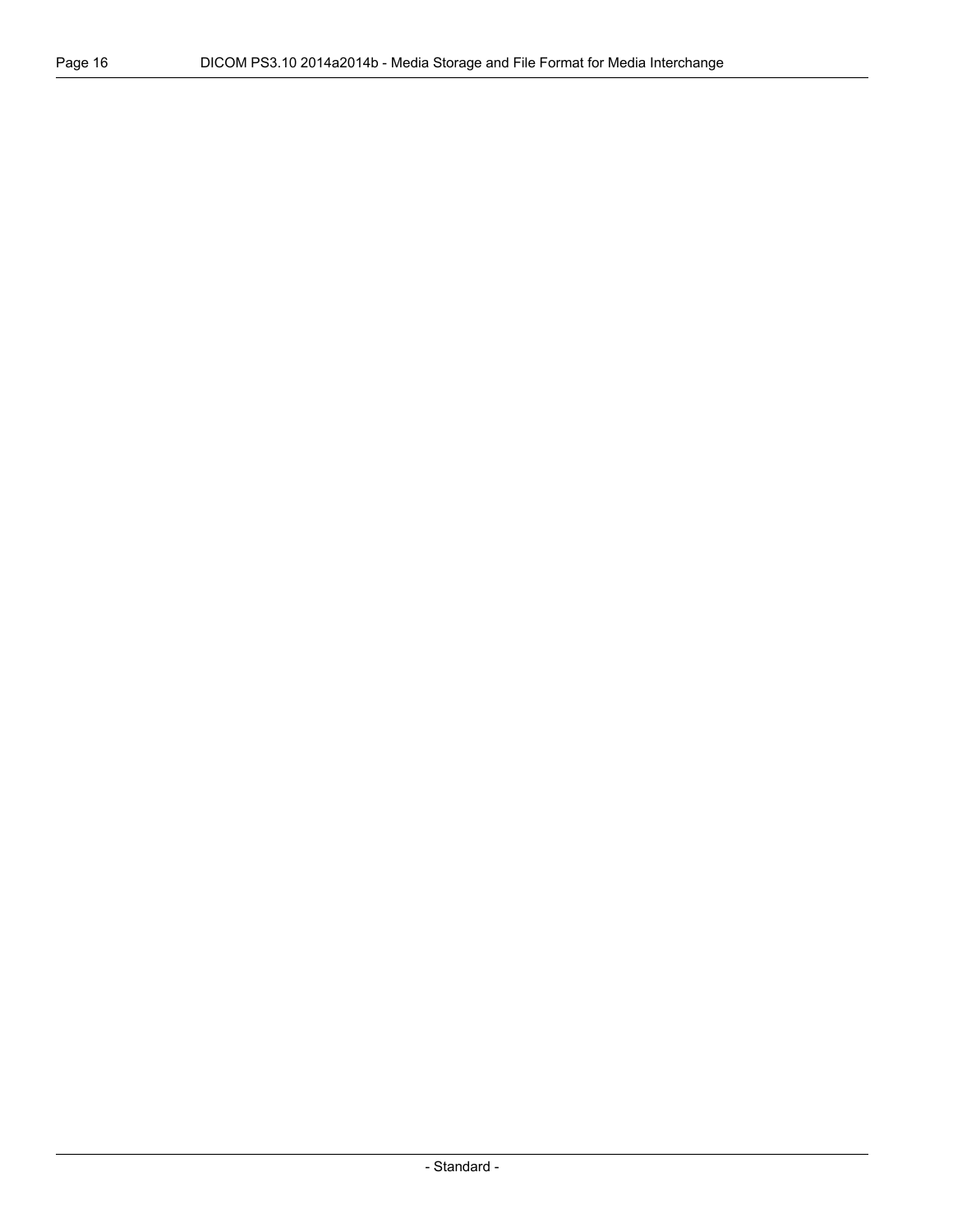# <span id="page-16-0"></span>**3 Definitions**

<span id="page-16-1"></span>For the purposes of this Standard the following definitions apply.

### **3.1 Reference Model Definitions**

This Part of the Standard is based on the concepts developed in ISO 7498-1 and makes use of the following terms defined in it:

- a. Application Entity;
- b. Application Process;
- c. Service or Layer Service;
- d. Transfer Syntax.

This Part of the Standard makes use of the following terms defined in ISO 7498-2:

a. Data Confidentiality

Note

The definition is "the property that information is not made available or disclosed to unauthorized individuals, entities or processes."

b. Data Origin Authentication

**Note** 

The definition is "the corroboration that the source of data received is as claimed."

<span id="page-16-2"></span>c. Data Integrity

Note

The definition is "the property that data has not been altered or destroyed in an unauthorized manner."

#### **3.2 Service Conventions Definitions**

<span id="page-16-3"></span>This Part of the Standard makes use of the following terms defined in ISO/TR 8509:

a. Service Provider;

b. Service User.

#### **3.3 Presentation Service Definitions**

<span id="page-16-4"></span>This Part of the Standard makes use of the following terms defined in ISO 8822:

- a. Abstract Syntax;
- b. Abstract Syntax Name.

#### **3.4 DICOM Introduction and Overview Definitions**

This Part of the Standard makes use of the following terms defined in [PS3.1:](part01.pdf#PS3.1)

a. Attribute.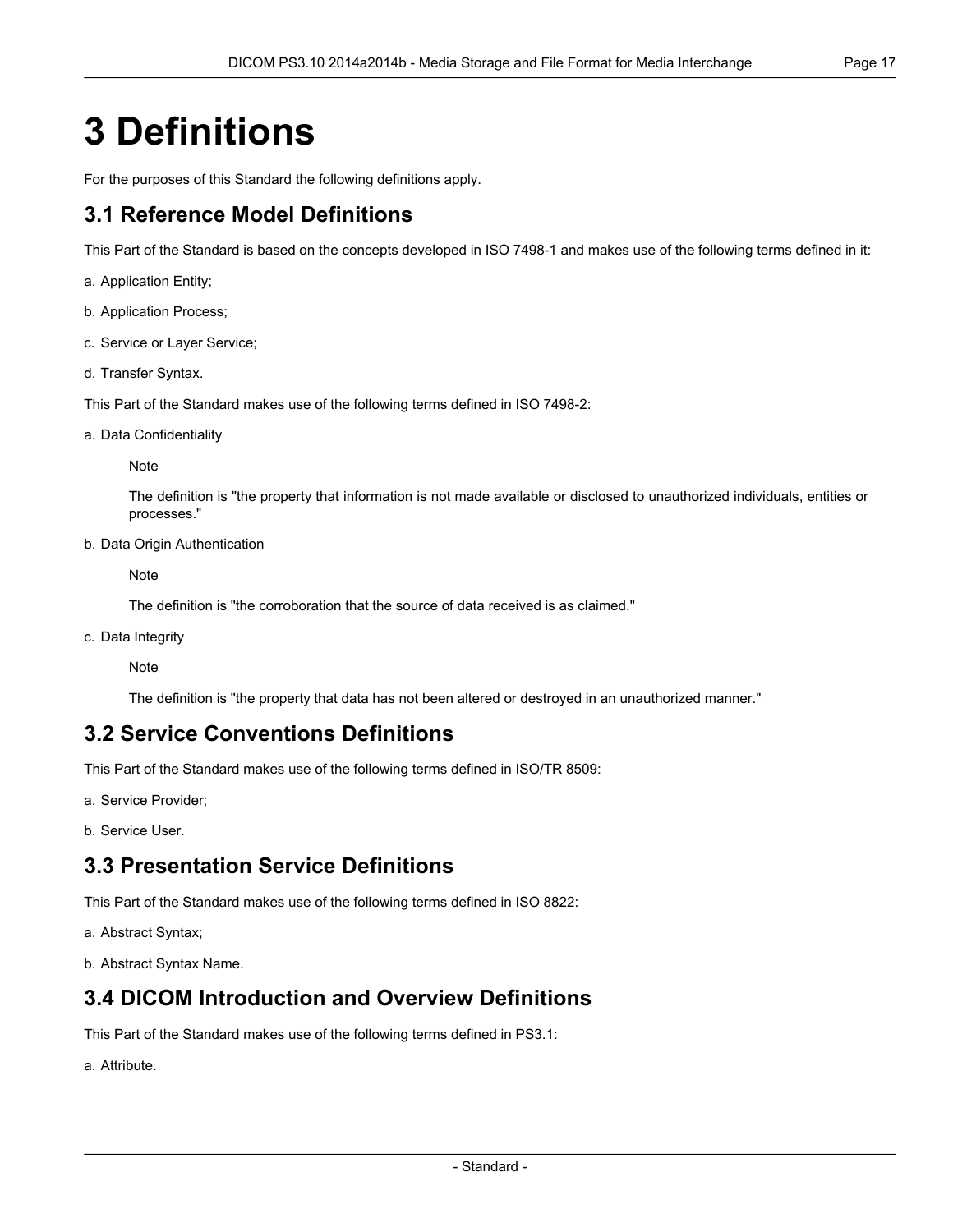#### <span id="page-17-0"></span>**3.5 DICOM Information Object Definitions**

This Part of the Standard makes use of the following terms defined in [PS3.3:](part03.pdf#PS3.3)

<span id="page-17-1"></span>a. Information Object Definition.

### **3.6 DICOM Data Structure and Encoding Definitions**

This Part of the Standard makes use of the following terms defined in [PS3.5:](part05.pdf#PS3.5)

- a. Data Element;
- b. Data Set;
- c. Data Element Type;
- d. Value;
- <span id="page-17-2"></span>e. Value Multiplicity;
- f. Value Representation;

### **3.7 DICOM Message Exchange Definitions**

This Part of the Standard makes use of the following terms defined in [PS3.7:](part07.pdf#PS3.7)

- a. Service Object Pair (SOP) Class;
- <span id="page-17-3"></span>b. Service Object Pair (SOP) Instance;
- c. Implementation Class UID.

#### **3.8 DICOM Media Storage and File Format Definitions**

The following definitions are commonly used in this Part of the Standard:

| <b>Application Profile</b> | A Media Storage Application Profile defines a selection of choices at the various layers of the<br>DICOM Media Storage Model that are applicable to a specific need or context in which the media<br>interchange is intended to be performed.                                              |
|----------------------------|--------------------------------------------------------------------------------------------------------------------------------------------------------------------------------------------------------------------------------------------------------------------------------------------|
| <b>DICOM File Service</b>  | The DICOM File Service specifies a minimum abstract view of files to be provided by the Media<br>Format Layer. Constraining access to the content of files by the Application Entities through such<br>a DICOM File Service boundary ensures Media Format and Physical Media independence. |
| <b>DICOM File</b>          | A DICOM File is a File with a content formatted according to the requirements of this Part of the<br>DICOM Standard. In particular such files shall contain, the File Meta Information and a properly<br>formatted Data Set.                                                               |
| <b>DICOMDIR File</b>       | A unique and mandatory DICOM File within a File-set that contains the Media Storage Directory<br>SOP Class. This File is given a single component File ID, DICOMDIR.                                                                                                                       |
| <b>File</b>                | A File is an ordered string of zero or more bytes, where the first byte is at the beginning of the file<br>and the last byte at the end of the File. Files are identified by a unique File ID and may by written,<br>read and/or deleted.                                                  |
| <b>File ID</b>             | Files are identified by a File ID that is unique within the context of the File-set they belong to. A<br>set of ordered File ID Components (up to a maximum of eight) forms a File ID.                                                                                                     |
| <b>File ID Component</b>   | A string of one to eight characters of a defined character set.                                                                                                                                                                                                                            |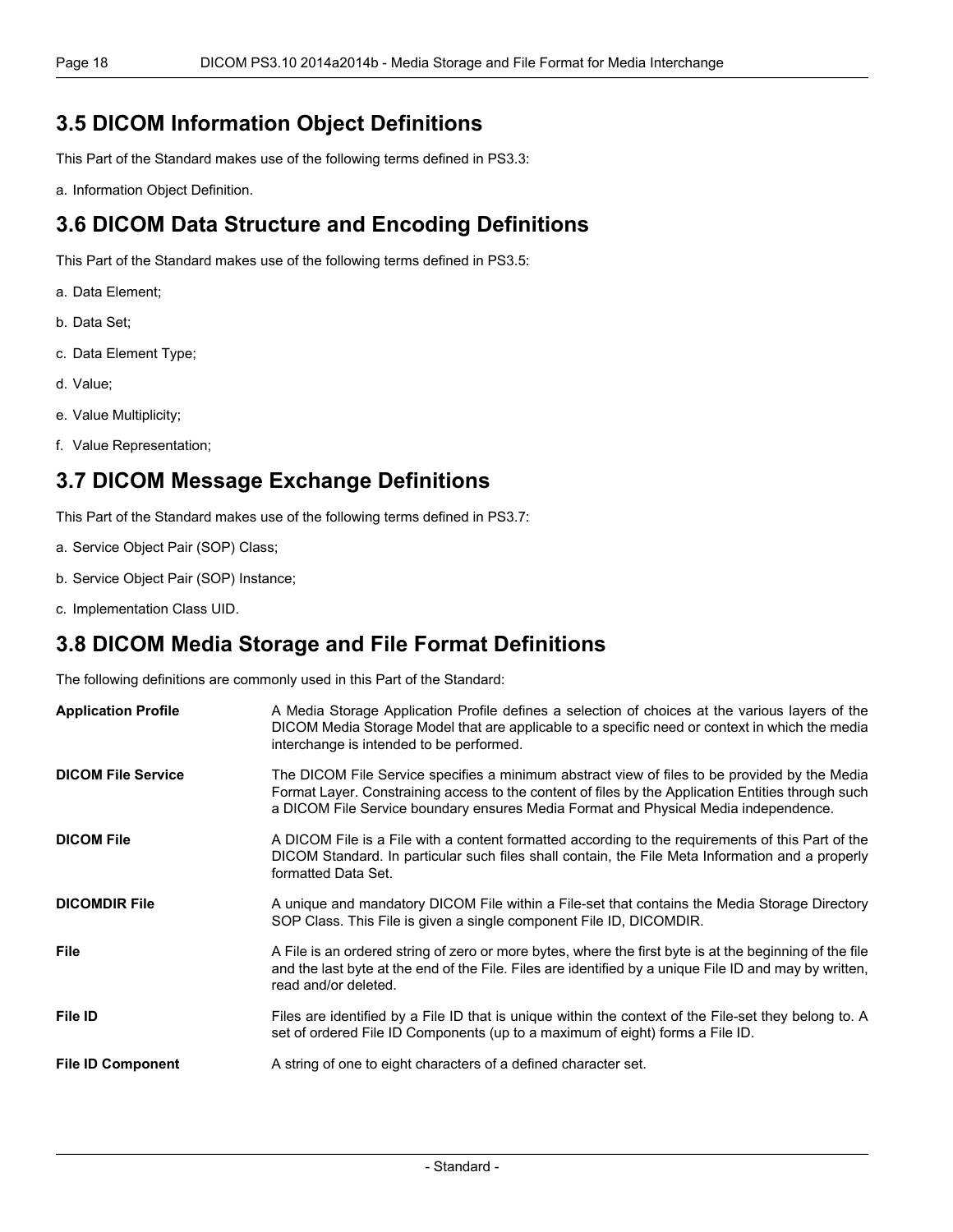| <b>File Meta Information</b>                              | The File Meta Information includes identifying information on the encapsulated Data Set. It is a<br>mandatory header at the beginning of every DICOM File.                                                                                                       |
|-----------------------------------------------------------|------------------------------------------------------------------------------------------------------------------------------------------------------------------------------------------------------------------------------------------------------------------|
| <b>File-set</b>                                           | A File-set is a collection of DICOM Files (and possibly non-DICOM Files) that share a common<br>naming space within which File IDs are unique.                                                                                                                   |
| <b>File-set Creator</b>                                   | An Application Entity that creates the DICOMDIR File (see Section 8.6) and zero or more DICOM<br>Files.                                                                                                                                                          |
| <b>File-set Reader</b>                                    | An Application Entity that accesses one or more files in a File-set.                                                                                                                                                                                             |
| <b>File-set Updater</b>                                   | An Application Entity that accesses Files, creates additional Files, or deletes existing Files in a<br>File-set. A File-set Updater makes the appropriate alterations to the DICOMDIR file reflecting the<br>additions or deletions.                             |
| <b>DICOM File Format</b>                                  | The DICOM File Format provides a means to encapsulate in a File the Data Set representing a<br>SOP Instance related to a DICOM Information Object.                                                                                                               |
| <b>Media Format</b>                                       | Data structures and associated policies that organize the bit streams defined by the Physical Media<br>format into data file structures and associated file directories.                                                                                         |
| <b>Media Storage Model</b>                                | The DICOM Media Storage Model pertains to the data structures used at different layers to achieve<br>interoperability through media interchange.                                                                                                                 |
| <b>Media Storage Services</b>                             | DICOM Media Storage Services define a set of operations with media that facilitate storage to and<br>retrieval from the media of DICOM SOP Instances.                                                                                                            |
| <b>Physical Media</b>                                     | A piece of material with recording capabilities for streams of bits. Characteristics of a Physical<br>Media include form factor, mechanical characteristics, recording properties and rules for recording<br>and organizing bit streams in accessible structures |
| <b>Secure DICOM File</b>                                  | A DICOM File that is encapsulated with the Cryptographic Message Syntax specified in RFC 2630.                                                                                                                                                                   |
| <b>Secure File-set</b>                                    | A File-set in which all DICOM Files are Secure DICOM Files.                                                                                                                                                                                                      |
| <b>Secure Media Storage</b><br><b>Application Profile</b> | A DICOM Media Storage Application Profile that requires a Secure File-set.                                                                                                                                                                                       |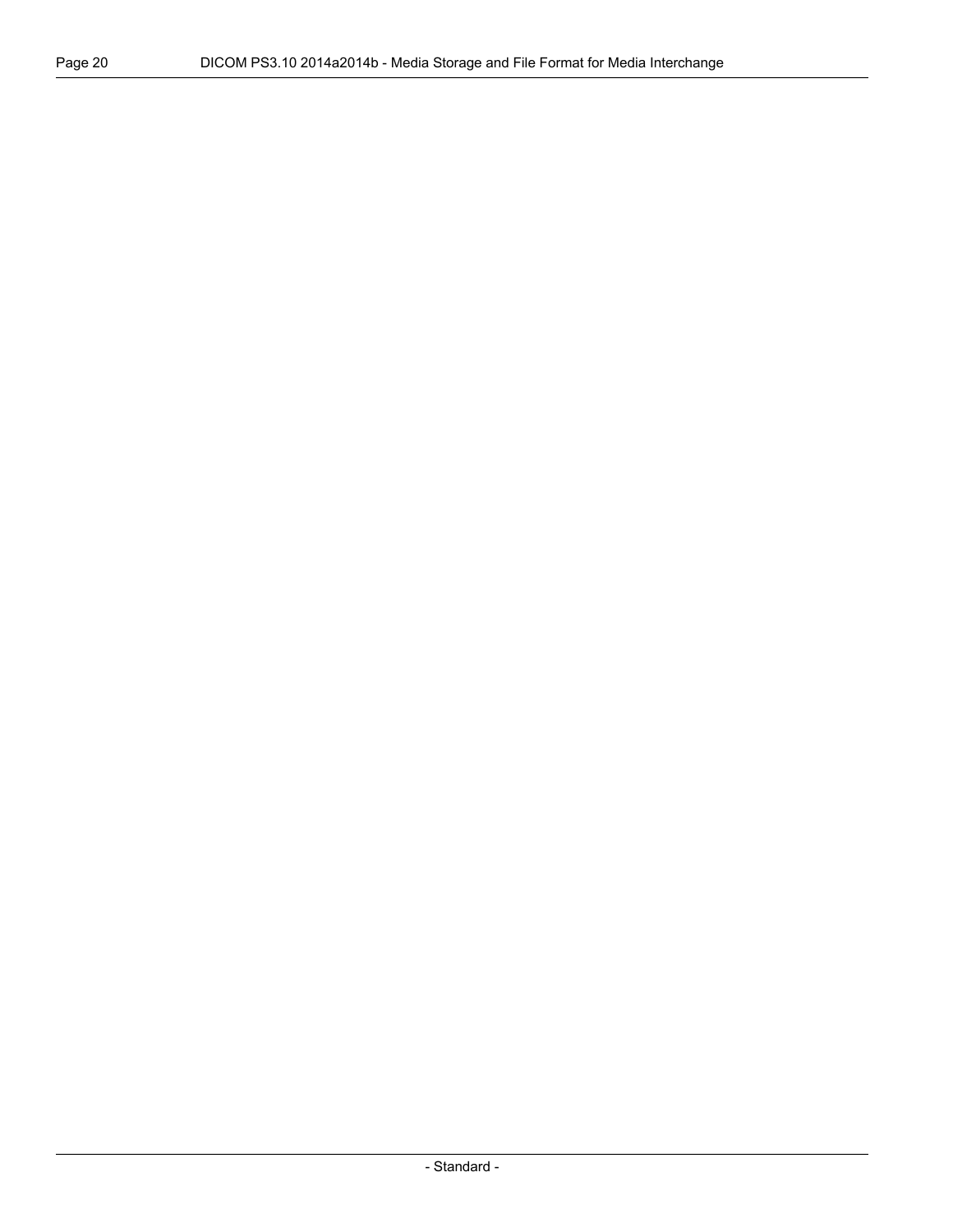# <span id="page-20-0"></span>**4 Symbols and Abbreviations**

The following symbols and abbreviations are used in this Part of the Standard.

| <b>ACC</b>        | American College of Cardiology                                                   |
|-------------------|----------------------------------------------------------------------------------|
| ACR               | American College of Radiology                                                    |
| ASCII             | American Standard Code for Information Interchange                               |
| AЕ                | <b>Application Entity</b>                                                        |
| ANSI              | American National Standards Institute                                            |
| <b>CEN/TC/251</b> | Comite Europeen de Normalisation - Technical Committee 251 - Medical Informatics |
| <b>DICOM</b>      | Digital Imaging and Communications in Medicine                                   |
| <b>FSC</b>        | <b>File-set Creator</b>                                                          |
| <b>FSR</b>        | File-set Reader                                                                  |
| <b>FSU</b>        | File-set Updater                                                                 |
| HL7               | Health Level 7                                                                   |
| HTML              | Hypertext Transfer Markup Language                                               |
| <b>IEEE</b>       | Institute of Electrical and Electronics Engineers                                |
| <b>ISO</b>        | International Standards Organization                                             |
| ID                | Identifier                                                                       |
| <b>IOD</b>        | Information Object Definition                                                    |
| <b>JIRA</b>       | Japan Medical Imaging and Radiological Systems Industries Association            |
| <b>MIME</b>       | Multipurpose Internet Mail Extensions                                            |
| <b>NEMA</b>       | National Electrical Manufacturers Association                                    |
| OSI               | Open Systems Interconnection                                                     |
| <b>SOP</b>        | Service-Object Pair                                                              |
| <b>TCP/IP</b>     | <b>Transmission Control Protocol/Internet Protocol</b>                           |
| <b>UID</b>        | Unique Identifier                                                                |
| <b>VR</b>         | Value Representation                                                             |
| <b>XML</b>        | Extensible Markup Language                                                       |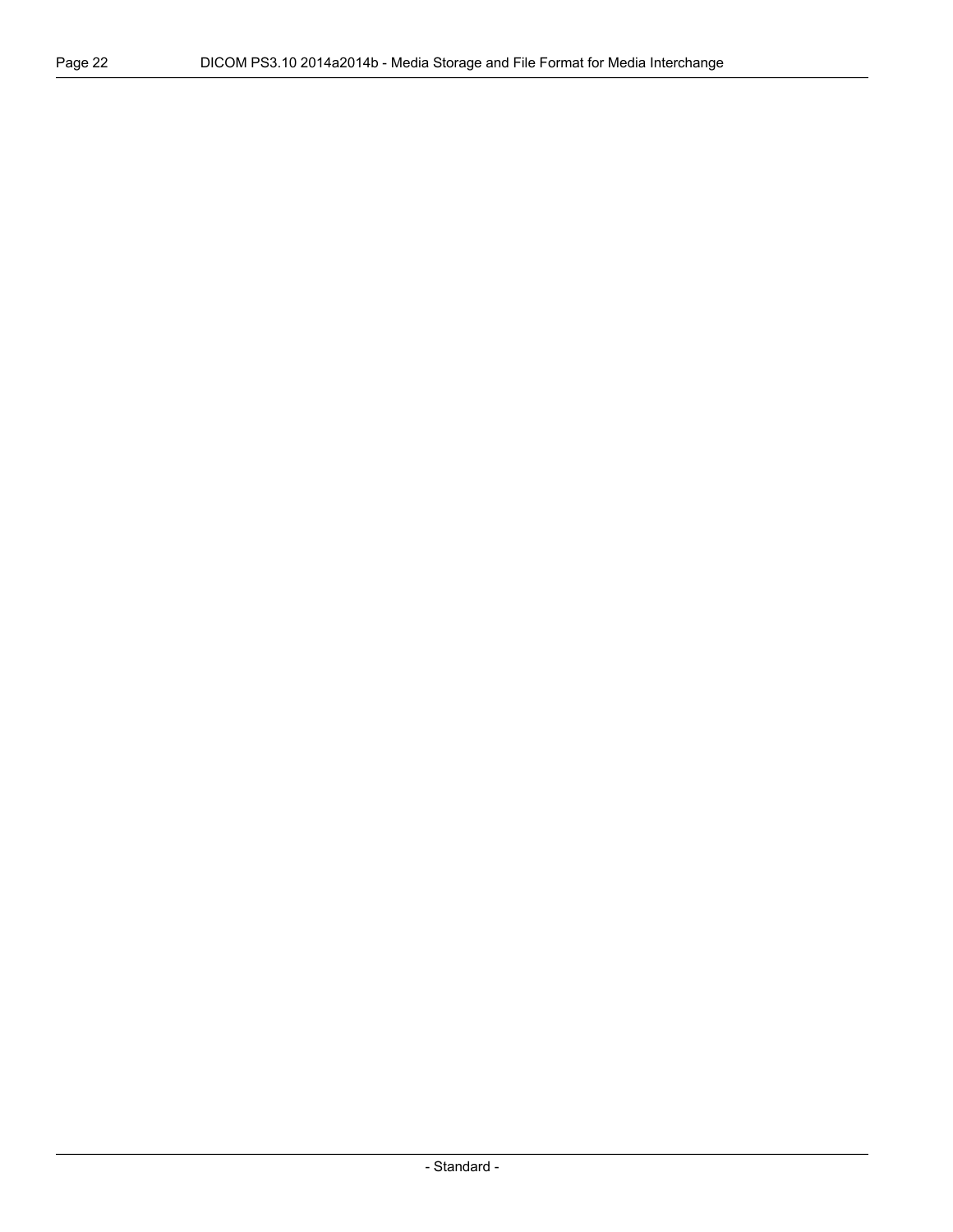# <span id="page-22-0"></span>**5 Conventions**

Words are capitalized in this document to help the reader understand that these words have been previously defined in Section 3 of this document and are to be interpreted with that meaning.

A Tag is represented as (gggg,eeee), where gggg equates to the Group Number and eeee equates to the Element Number within that Group. Tags are represented in hexadecimal notation as specified in [PS3.5.](part05.pdf#PS3.5).

Attributes of File Meta Information are assigned a Type that indicates if a specific Attribute is required depending on the Media Storage Services. The following Type designations are derived from the [PS3.5](part05.pdf#PS3.5) designations but take into account the Media Storage environment:

- Type 1: Such Attributes shall be present with an explicit Value in files created by File-set Creators and File-set Updaters. They shall be supported by File-set Readers and File-set Updaters;
- Type 1C: Such Attributes shall be present with an explicit Value in Files created by File-set Creators and File-set Updaters if the specified condition is met. They shall be supported by File-set Readers and File-set Updaters.
- Type 2: Such Attributes shall be present with an explicit Value or with a zero-length Value if unknown, in Files created by File-set Creators and File-set Updaters. They shall be supported by File-set Readers and File-set Updaters;
- Type 2C: Such Attributes shall be present with an explicit Value or with a zero-length if unknown, in Files created by File-set Creators and File-set Updaters if the specified condition is met. They shall be supported by File-set Readers and File-set Updaters;
- Type 3: Such Attributes may be present with an explicit Value or a zero-length Value in Files created by File-set Creators and Fileset Updaters. They may be supported or ignored by File-set Readers and File-set Updaters.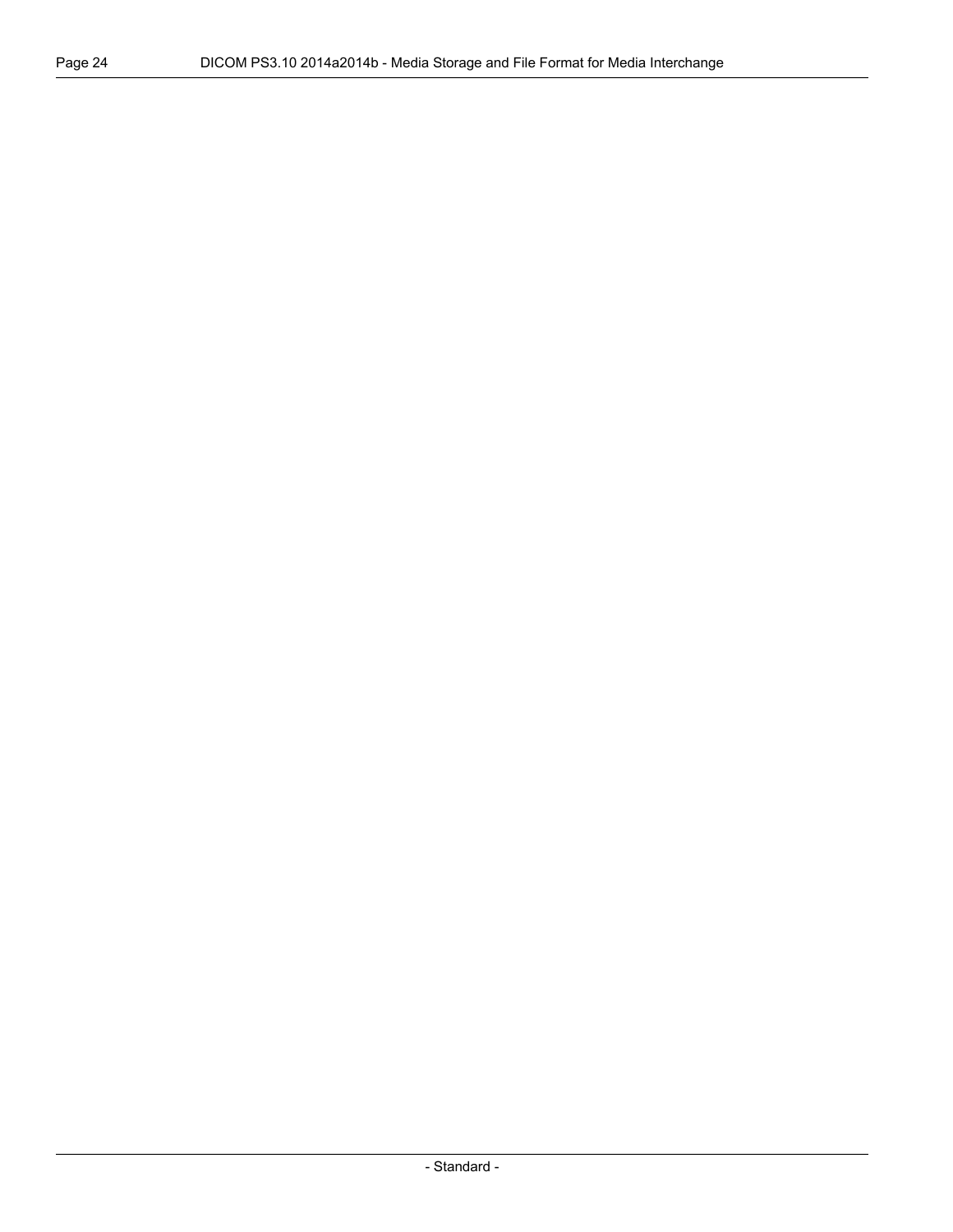# <span id="page-24-0"></span>**6 DICOM Models for Media Storage**

This section defines the DICOM Media Storage Model used by DICOM Application Entities for the purpose of communication through the interchange of removable storage media. Specifically, this Section provides a model to clarify a number of concepts for digital imaging and communications and introduces key terms used throughout the DICOM Standard. This model has been used to partition the DICOM Standard into separate parts related to storage media interchange.

### <span id="page-24-1"></span>**6.1 General DICOM Communication Model**

[Figure](#page-24-3) 6.1-1 presents the general communication model of DICOM that spans network and storage media interchange communications. The DICOM Application Entities may rely on either one of the following boundaries:

- a. the OSI Upper Layer Service, which provides independence from specific physical networking communication support
- <span id="page-24-3"></span>b. the DICOM File Service, which provides access to Storage Media independently from specific physical media storage formats and file structures.



**Figure 6.1-1. General DICOM Communication Model**

### <span id="page-24-2"></span>**6.2 The DICOM Media Storage Model**

The DICOM Media Storage Model is presented by [Figure](#page-25-2) 6.2-1 and expands on the General DICOM Communication Model introduced earlier in [Section](#page-24-1) 6.1.

The DICOM Media Storage Model focuses on the aspects directly related to data interchange through removable storage media. It pertains to the data structures and associated rules used at different layers to achieve interoperability through media interchange. The Services identified in this Model are simple boundaries between functional layers.

#### **Note**

It is not within the scope of this Standard to specify Application Programming Interfaces at these boundaries.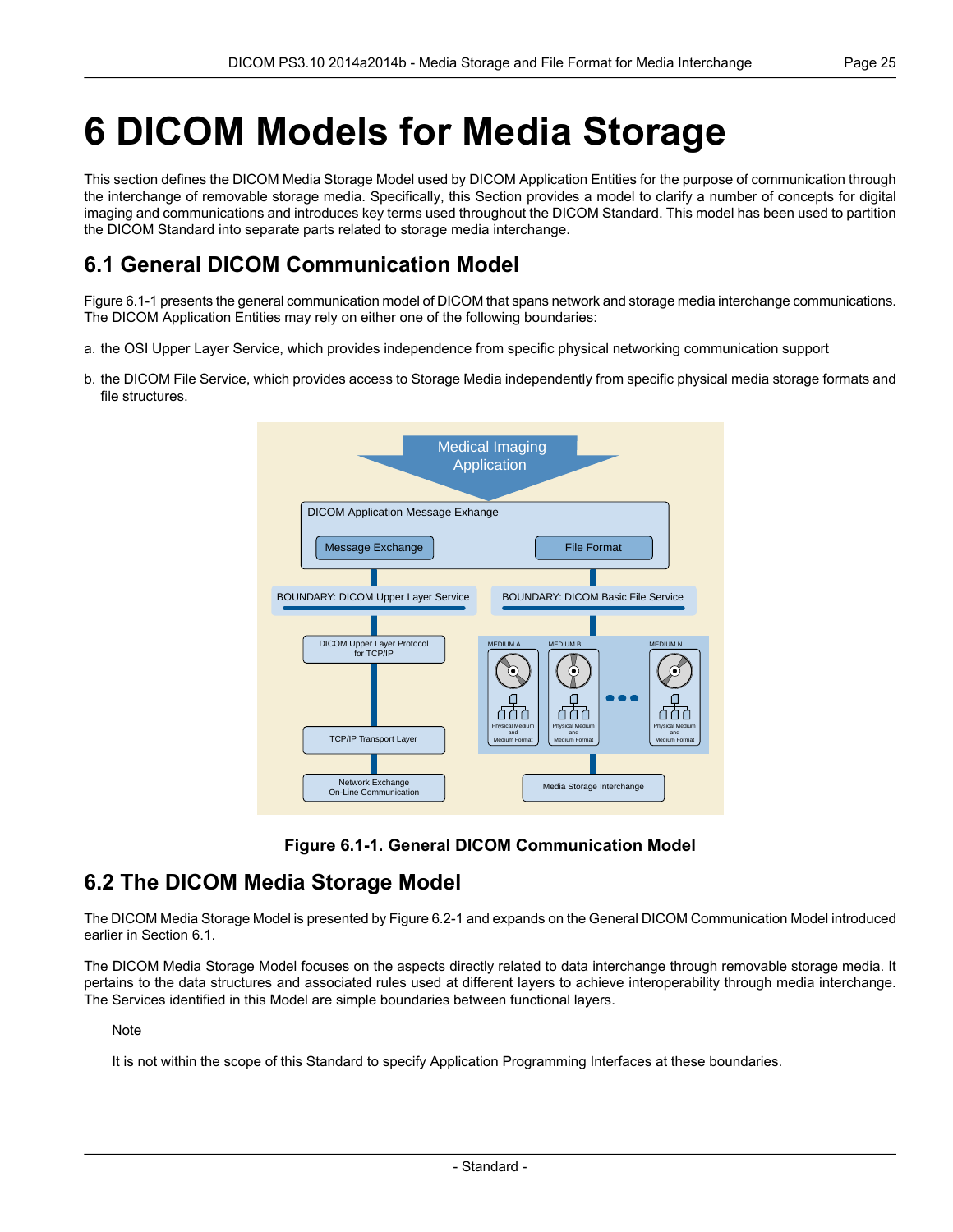<span id="page-25-2"></span>

#### **Figure 6.2-1. DICOM Media Storage Model**

<span id="page-25-0"></span>The DICOM Media Storage Model includes three layers, which are described in the following sections.

#### **6.2.1 Physical Media Layer**

Physical media characteristics are defined at the Physical Media Layer. Such characteristics include the physical media form factor, dimension, mechanical characteristics and recording properties. This Layer also defines the organization and grouping of the recorded bits.

Note

- <span id="page-25-1"></span>1. An example of a Physical Media Layer in the personal computer environment is the 3 1/2 inch floppy disk, double sided, high density.
- 2. The specification of one or more specific Physical Media for a given application is beyond the scope of this Part of the DICOM Standard. [PS3.12](part12.pdf#PS3.12) and its annexes specify several Physical Media choices. [PS3.11](part11.pdf#PS3.11) defines a number of Application Profiles that select specific Physical Media depending on the requirements of specific medical imaging applications.

#### **6.2.2 Media Format Layer**

At the Media Format Layer, Physical Media bit streams are organized into specific structures. Data file structures and associated directory structures are defined to allow efficient access and management of the physical media space.

Note

This layer is often specific to a given operating system environment. An example of such a Media Format Layer definition associated with the 3 1/2 inch floppy disk are the data structures used by the operating systems of various personal computer file systems. [PS3.12](part12.pdf#PS3.12) and its annexes specify several Media Format choices.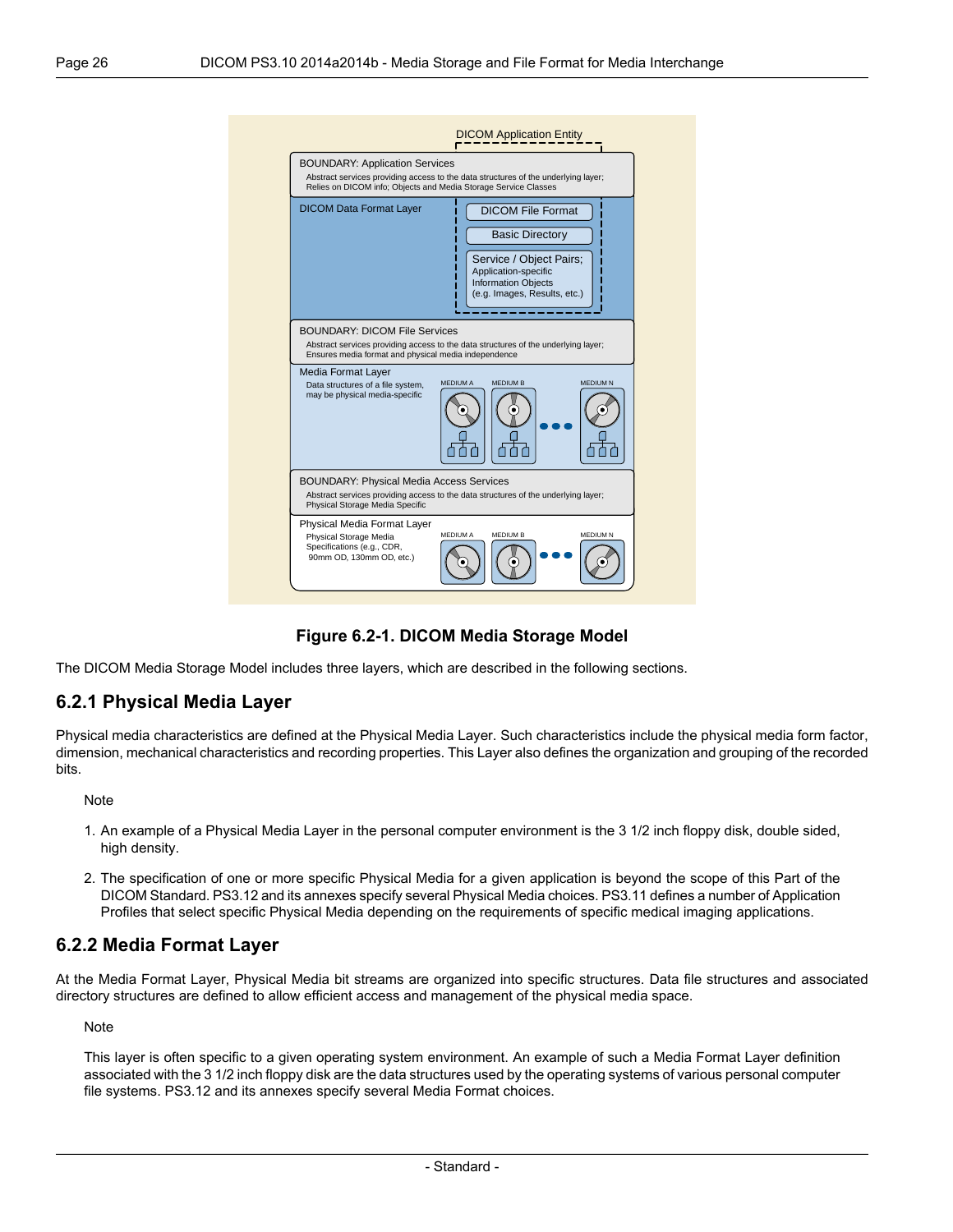Media Formats supported by the DICOM Standard are selected to support the minimum requirements specified by the DICOM File Service as specified in Section 8 of this Part. Constraining access to the File content through such a DICOM File Service ensures that the DICOM Data Format Layer is independent from Media Format and Physical Media selection.

#### <span id="page-26-0"></span>**6.2.3 DICOM Data Format Layer**

The DICOM Data Format Layer includes four elements of specification:

- a. DICOM Media Storage SOP Classes and associated Information Object Definitions;
- b. The DICOM File Format;
- c. The Secure DICOM File Format;
- d. The DICOM Media Storage Directory SOP Class;
- <span id="page-26-1"></span>e. DICOM Media Storage Application Profiles;
- f. DICOM Security Profiles for Media Storage.

#### **6.2.3.1 DICOM SOP Classes**

DICOM SOP Classes and associated Information Object Definitions (IODs) are used to convey specific medical imaging information at the Data Format Layer. SOP Classes and IODs used for Media Storage shall follow the framework established in [PS3.3](part03.pdf#PS3.3) and [PS3.4.](part04.pdf#PS3.4) Examples of such IODs are modality images, patient information, results, etc.

The use of DICOM IODs in conjunction with Media Storage Services forms a number of Media Storage Service Object Pair Classes or SOP Classes. Media Storage Services (e.g., read, write, delete, etc.) shall be performed through the DICOM File Service. The content of the resulting DICOM Files shall be formatted according to the DICOM File Format as specified below.

Note

- 1. The concept of a SOP Class in the Media Storage context is equivalent to the concept of SOP Class introduced in [PS3.3](part03.pdf#PS3.3) and [PS3.4](part04.pdf#PS3.4) for network related operations (DIMSE Operations).
- 2. Both Composite and Normalized IODs and SOP Classes may be used in the Media Storage context.

<span id="page-26-2"></span>[PS3.4](part04.pdf#PS3.4) defines a number of SOP Classes that may be used for Media Storage. These SOP Classes are based on DICOM Standard IODs that may be found in [PS3.3](part03.pdf#PS3.3).

The structure and encoding of a Data Set representing the data associated with a SOP Class shall follow [PS3.5.](part05.pdf#PS3.5) The specification of Transfer Syntaxes that may be used to encode such a Data Set, is also defined in [PS3.5.](part05.pdf#PS3.5)

#### **6.2.3.2 Concept of the DICOM File Format**

The encapsulation of a DICOM Data Set in a File shall follow the specifications of Section 7 of this Part. These encapsulation rules define a DICOM File Format able to contain in a File any DICOM Data set. Files are identified by File IDs. No semantics shall be inferred from these File IDs, nor from their structure.

**Note** 

A medical imaging application acting as a creator of a DICOM File may use semantic information to generate a File ID, but readers of DICOM files should not rely on apparent semantic content of a File ID.

Data Set encapsulation shall be based on the DICOM File Service as specified in Section 8 of this Part.

Note

It is acceptable that a specific Media Format offers more file services than those specified in the DICOM File Service. Such services may be local or internal to an implementation. Their usage is beyond the scope of the DICOM Standard. However, in cases where such services are reflected in the file structures of the Media format Layer or in the Data Set encoding of an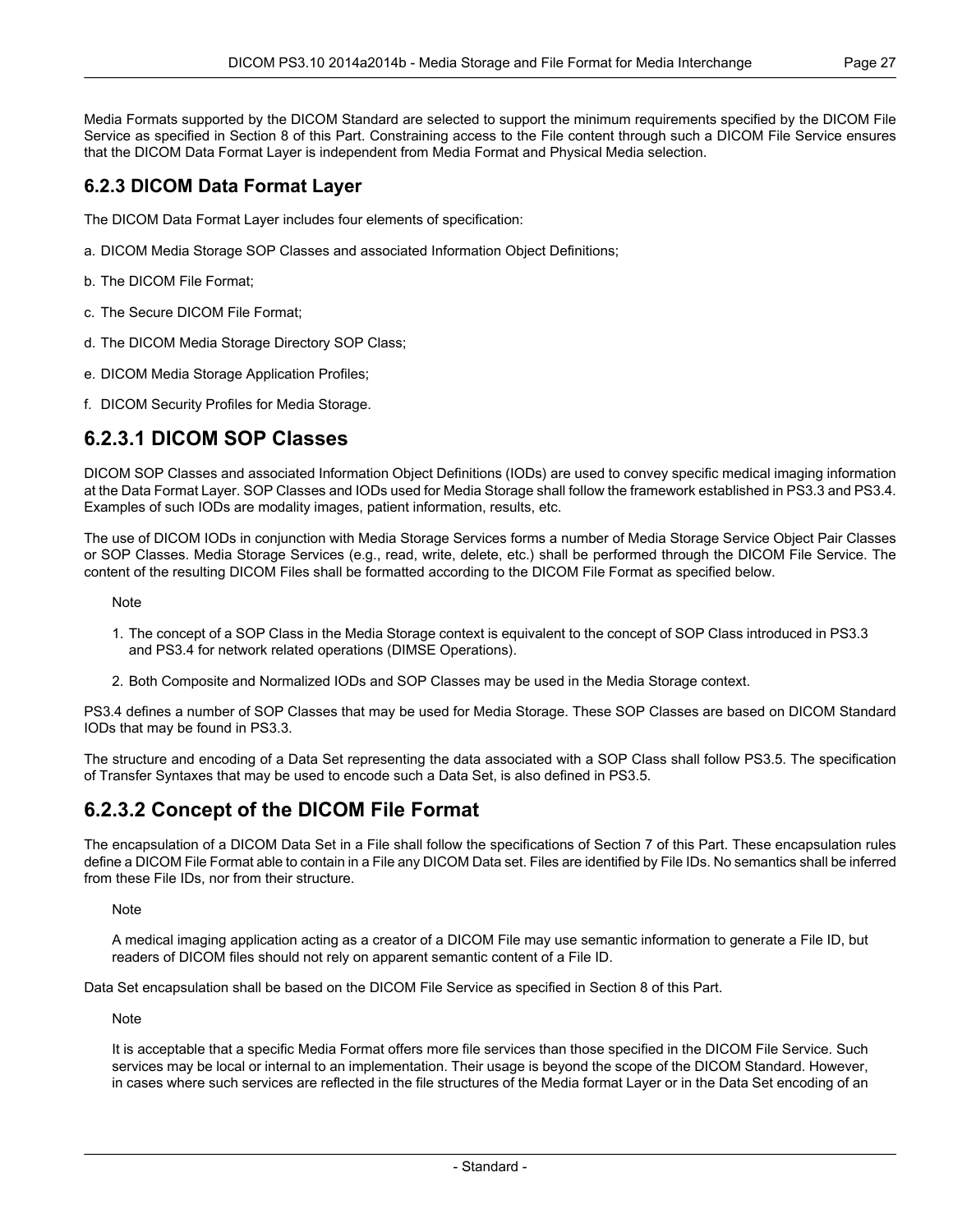Information Object, the extension of such services in a manner that jeopardizes interoperability should not be done (e.g., File IDs longer than those specified in the DICOM File Service).

<span id="page-27-0"></span>The encapsulation of a DICOM File in a Secure DICOM File shall follow the specifications of [Section](#page-33-1) 7.4 of this Part. These encapsulation rules define a mechanism for creating a Secure DICOM File by encapsulating an unprotected DICOM File as payload within a secure envelope.

#### **6.2.3.3 DICOM Medical Information Directory**

<span id="page-27-1"></span>In addition to the DICOM Image and Image related SOP Classes (e.g., results, patients) other SOP Classes tailored for media storage may be used to provide references (or directories) based on medical information, thus facilitating access to the clinical imaging information. Such a SOP Class is the Media Storage Directory SOP Class as defined in [PS3.4](part04.pdf#PS3.4). Instances of this SOP Class are conveyed in the File with a File ID of DICOMDIR.

#### **6.2.4 DICOM Media Storage Application Profiles**

A Media Storage Application Profile defines a selection of choices at the various layers of the DICOM Media Storage Model that are applicable to a specific need or context in which the media interchange is intended to be performed. Such choices are formally specified as a Media Storage Application Profile in order to ensure interoperability between implementations conforming to the same Media Storage Application Profile. It facilitates conformance statements that allow users to assess interoperability of different implementations.

Media Storage Application Profiles shall include:

- a. The description of the need addressed by the Application Profile (e.g., cardiac, echography, angiography) and its context of application;
- b. The selection, at the Data Format Layer, of a number of specific IODs and associated SOP Classes. For standard DICOM SOP Classes, this shall be done by reference to [PS3.4.](part04.pdf#PS3.4) These SOP Classes, like any other DICOM SOP Classes are assigned a unique registered UID. For each SOP Class it shall be stated if its support is required or optional within the context of this profile;
- c. The selection of a specific Media Format definition. This is done by reference to [PS3.12](part12.pdf#PS3.12) that specify the selected Physical Medium, a specific associated Media Format and the mapping of this Media Format (or file system) services onto the DICOM File Service;
- d. The selection of appropriate Transfer Syntaxes;
- e. The selection of a specific Security Profile. This is done by reference to [PS3.15](part15.pdf#PS3.15) that specifies the cryptographic algorithms to be used to encapsulate the DICOM Files of the DICOM File Set into Secure DICOM Files. If a Media Storage Application Profile selects no Security Profile, then the Application Profile is unsecure and the Secure DICOM File Format shall not be used with that Application Profile;
- <span id="page-27-2"></span>f. Other choices facilitating interoperability such as specific limits (e.g., maximum file sizes, if necessary, support of options, if any).

The complete definition and structure of a Media Storage Application Profiles is specified by [PS3.11](part11.pdf#PS3.11). A number of Standard Application Profiles corresponding to different needs are included in [PS3.11](part11.pdf#PS3.11).

#### **6.2.5 Media Storage and The DICOM Standard Structure**

[Figure](#page-28-0) 6.2-2 provides an overview of the relationship between the functional areas identified by the DICOM Media Storage Model introduced in [Section](#page-24-2) 6.2 and the various Parts of the DICOM Standard related to Media Storage. A number of Parts of the DICOM Standard are common between Network Communication and Media Interchange.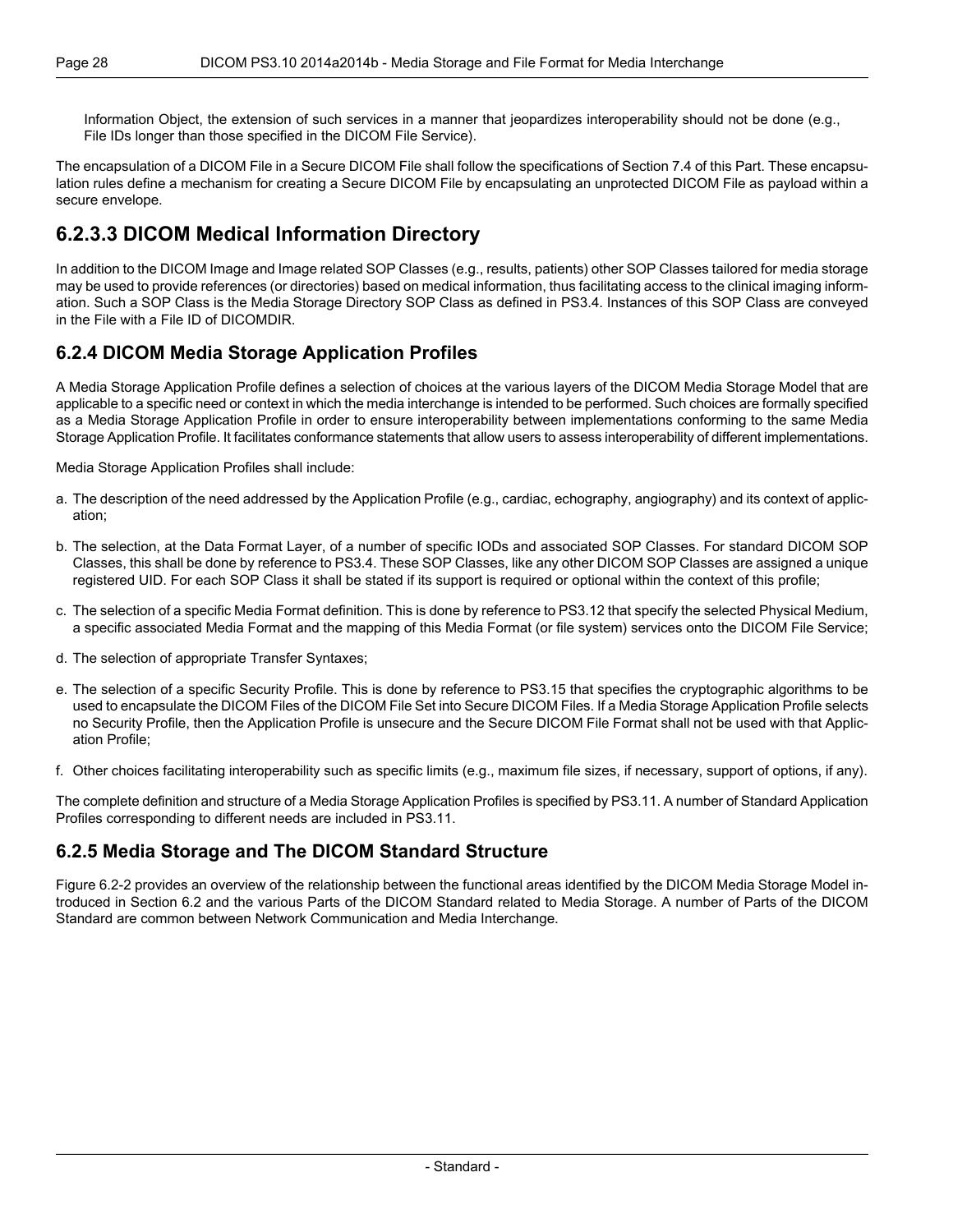<span id="page-28-0"></span>

| Parts of DICOM Standard                                           |         | <b>Network</b> | Media Storage |
|-------------------------------------------------------------------|---------|----------------|---------------|
|                                                                   | General | Communication  | Interchange   |
| PS 3.1 Introduction and Overview                                  |         |                |               |
| PS3.2 Conformance                                                 |         |                |               |
| PS3.3 Information Object Definitions                              |         |                |               |
| PS3.4 Service Class Specifications                                |         |                |               |
| PS3.5 Data Structures and Encoding                                |         |                |               |
| PS3.6 Data Dictionary                                             |         |                |               |
| PS3.7 Message Exchange                                            |         |                |               |
| PS3.8 Network Communication<br>Support for Message Exchange       |         |                |               |
| PS. 3.10 Media Storage and File<br>Format for Media Interchange   |         |                |               |
| PS3.11 Media Storage Application<br><b>Profiles</b>               |         |                |               |
| PS3. 12 Media Formats and Physical<br>Media for Media Interchange |         |                |               |
| PS3.14 Grayscale Standard Display<br>Format                       |         |                |               |
| PS3.15 Security and System<br><b>Management Profiles</b>          |         |                |               |
| PS3.16 Content Mapping Resource                                   |         |                |               |
| PS3.17 Explanatory Information                                    |         |                |               |
| PS3.18 Web Access to DICOM<br>Persistent Objects (WADO)           |         |                |               |
| PS3.19 Application Hosting                                        |         |                |               |
| PS3.20 Transformation of DICOM to<br>andfrom HL7 Standards        |         |                |               |

**Figure 6.2-2. Media Storage and DICOM Parts**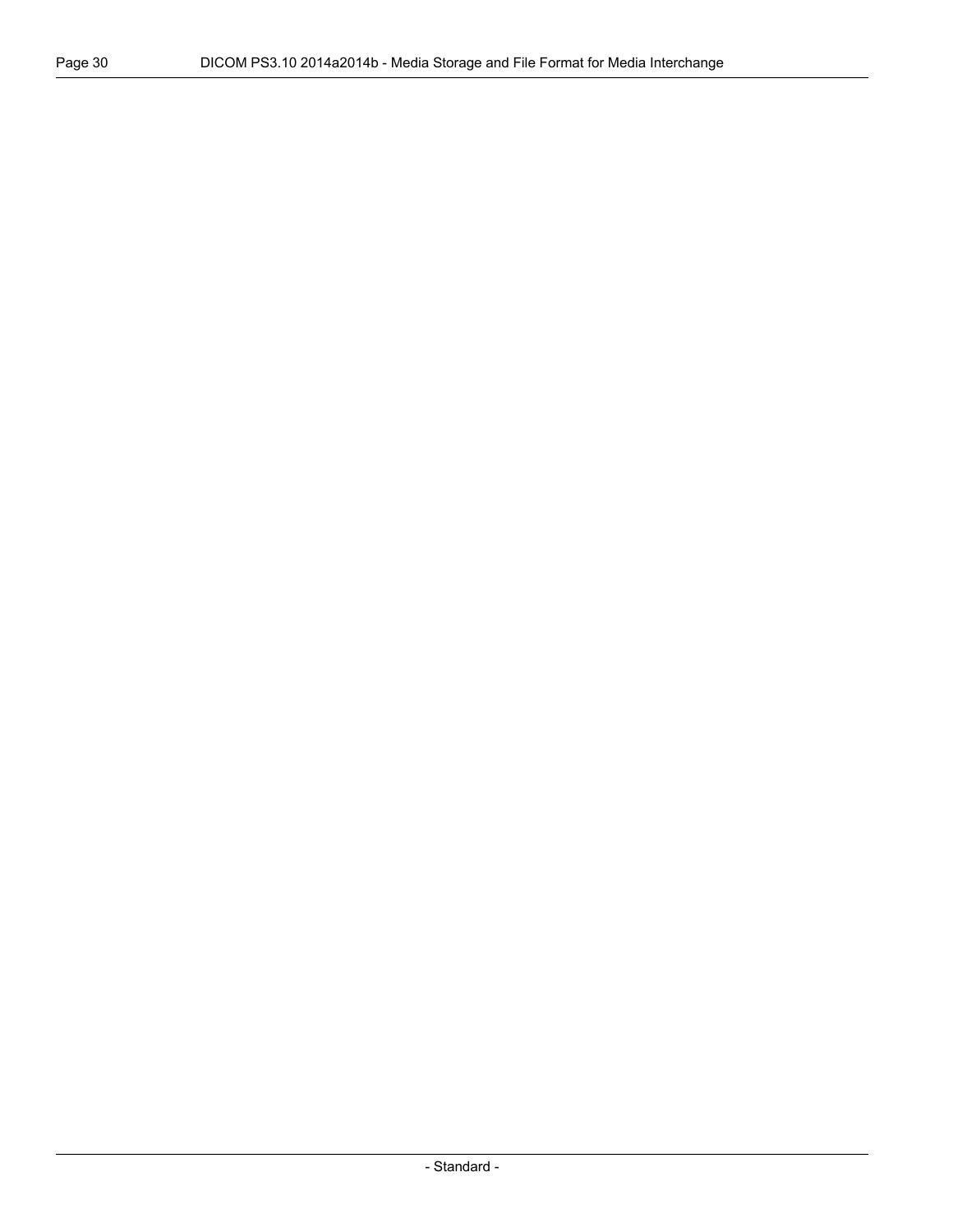# <span id="page-30-0"></span>**7 DICOM File Format**

<span id="page-30-2"></span>The DICOM File Format provides a means to encapsulate in a file the Data Set representing a SOP Instance related to a DICOM IOD. As shown in [Figure](#page-30-2) 7-1, the byte stream of the Data Set is placed into the file after the DICOM File Meta Information. Each file contains a single SOP Instance.





### <span id="page-30-1"></span>**7.1 DICOM File Meta Information**

The File Meta Information includes identifying information on the encapsulated Data Set. This header consists of a 128 byte File Preamble, followed by a 4 byte DICOM prefix, followed by the File Meta Elements shown in [Table](#page-31-0) 7.1-1. This header shall be present in every DICOM file.

The File Preamble is available for use as defined by Application Profiles or specific implementations. This Part of the DICOM Standard does not require any structure for this fixed size Preamble. It is not required to be structured as a DICOM Data Element with a Tag and a Length. It is intended to facilitate access to the images and other data in the DICOM file by providing compatibility with a number of commonly used computer image file formats. Whether or not the File Preamble contains information, the DICOM File content shall conform to the requirements of this Part and the Data Set shall conform to the SOP Class specified in the File Meta Information.

#### **Note**

- 1. If the File Preamble is not used by an Application Profile or a specific implementation, all 128 bytes shall be set to 00H. This is intended to facilitate the recognition that the Preamble is used when all 128 bytes are not set as specified above.
- 2. The File Preamble may for example contain information enabling a multi-media application to randomly access images stored in a DICOM Data Set. The same file can be accessed in two ways: by a multi-media application using the preamble and by a DICOM Application that ignores the preamble.

The four byte DICOM Prefix shall contain the character string "DICM" encoded as uppercase characters of the ISO 8859 G0 Character Repertoire. This four byte prefix is not structured as a DICOM Data Element with a Tag and a Length.

The Preamble and Prefix are followed by a set of DICOM Meta Elements with Tags and Lengths as defined in [Table](#page-31-0) 7.1-1.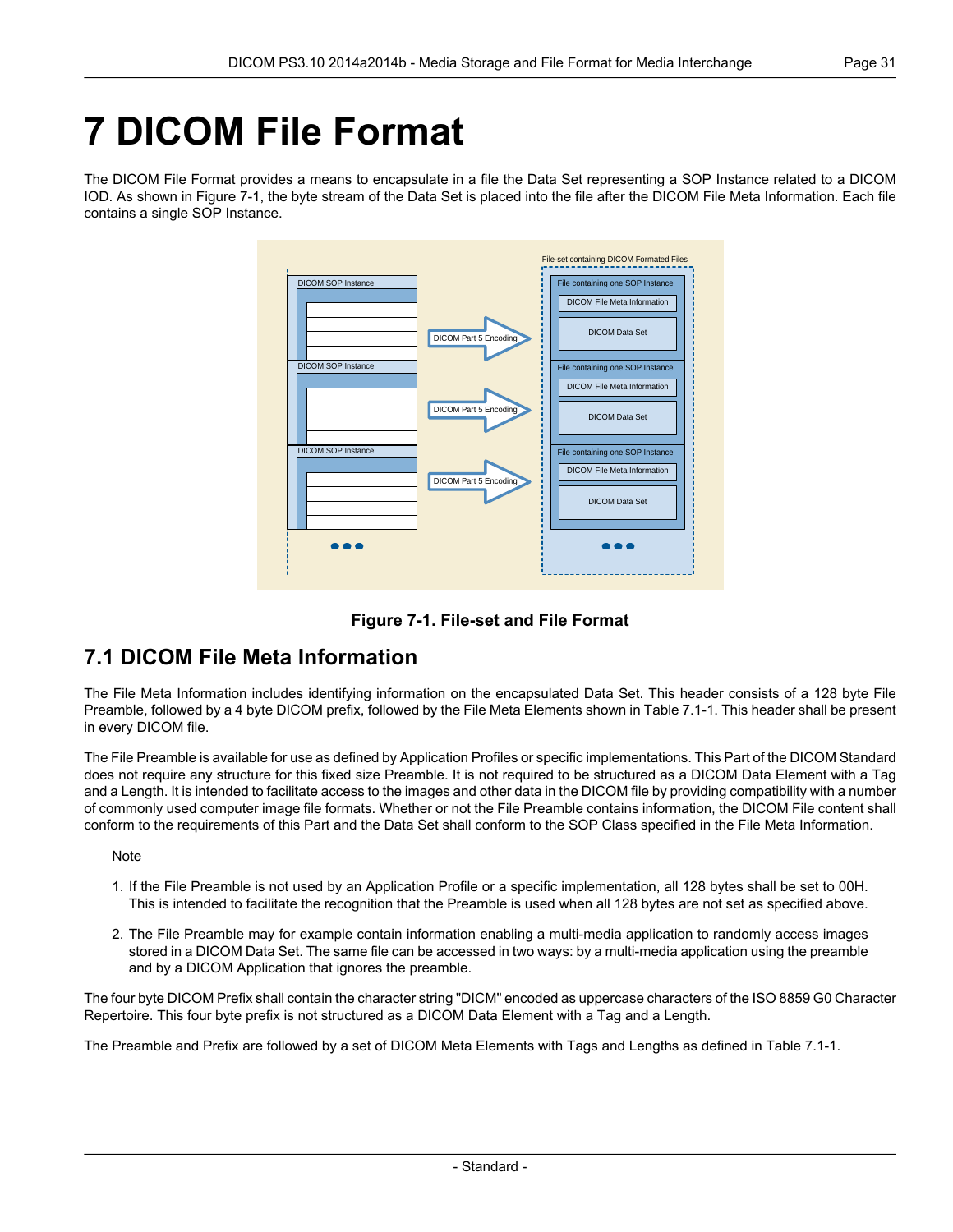<span id="page-31-0"></span>

| <b>Attribute Name</b>                     | Tag                        | <b>Type</b>  | <b>Attribute Description</b>                                                                                                                                                                                                                                                                             |
|-------------------------------------------|----------------------------|--------------|----------------------------------------------------------------------------------------------------------------------------------------------------------------------------------------------------------------------------------------------------------------------------------------------------------|
| File Preamble                             | No Tag or Length<br>Fields | 1            | A fixed 128 byte field available for Application Profile or implementation specified<br>use. If not used by an Application Profile or a specific implementation all bytes<br>shall be set to 00H.                                                                                                        |
|                                           |                            |              | File-set Readers or Updaters shall not rely on the content of this Preamble to<br>determine that this File is or is not a DICOM File.                                                                                                                                                                    |
| <b>DICOM Prefix</b>                       | No Tag or Length<br>Fields | 1            | Four bytes containing the character string "DICM". This Prefix is intended to be<br>used to recognize that this File is or not a DICOM File.                                                                                                                                                             |
| File Meta Information<br>Group Length     | (0002, 0000)               | 1            | Number of bytes following this File Meta Element (end of the Value field) up to<br>and including the last File Meta Element of the Group 2 File Meta Information                                                                                                                                         |
| File Meta Information<br>Version          | (0002, 0001)               | $\mathbf 1$  | This is a two byte field where each bit identifies a version of this File Meta<br>Information header. In version 1 the first byte value is 00H and the second value<br>byte value is 01H.                                                                                                                |
|                                           |                            |              | Implementations reading Files with Meta Information where this attribute has bit<br>0 (Isb) of the second byte set to 1 may interpret the File Meta Information as<br>specified in this version of PS3.10. All other bits shall not be checked.                                                          |
|                                           |                            |              | Note                                                                                                                                                                                                                                                                                                     |
|                                           |                            |              | A bit field where each bit identifies a version, allows explicit indication<br>of the support of multiple previous versions. Future versions of the File<br>Meta Information that can be read by version 1 readers will have bit 0<br>of the second byte set to 1                                        |
| Media Storage SOP<br>Class UID            | (0002, 0002)               | 1            | Uniquely identifies the SOP Class associated with the Data Set. SOP Class<br>UIDs allowed for media storage are specified in PS3.4 - Media Storage<br>Application Profiles.                                                                                                                              |
| Media Storage SOP<br>Instance UID         | (0002, 0003)               | 1            | Uniquely identifies the SOP Instance associated with the Data Set placed in the<br>file and following the File Meta Information.                                                                                                                                                                         |
| Transfer Syntax UID                       | (0002, 0010)               | 1            | Uniquely identifies the Transfer Syntax used to encode the following Data Set.<br>This Transfer Syntax does not apply to the File Meta Information.                                                                                                                                                      |
|                                           |                            |              | <b>Note</b>                                                                                                                                                                                                                                                                                              |
|                                           |                            |              | It is recommended to use one of the DICOM Transfer Syntaxes<br>supporting explicit Value Representation encoding to facilitate<br>interpretation of File Meta Element Values. JPIP Referenced Pixel Data<br>Transfer Syntaxes are not used (see PS3.5).                                                  |
| <b>Implementation Class</b><br><b>UID</b> | (0002, 0012)               | 1            | Uniquely identifies the implementation that wrote this file and its content. It<br>provides an unambiguous identification of the type of implementation that last<br>wrote the file in the event of interchange problems. It follows the same policies<br>as defined by PS3.7 (association negotiation). |
| Implementation Version<br>Name            | (0002, 0013)               | $\mathbf{3}$ | Identifies a version for an Implementation Class UID (0002,0012) using up to<br>16 characters of the repertoire identified in Section 8.5. It follows the same<br>policies as defined by PS3.7 (association negotiation).                                                                                |

| Table 7.1-1. DICOM File Meta Information |
|------------------------------------------|
|------------------------------------------|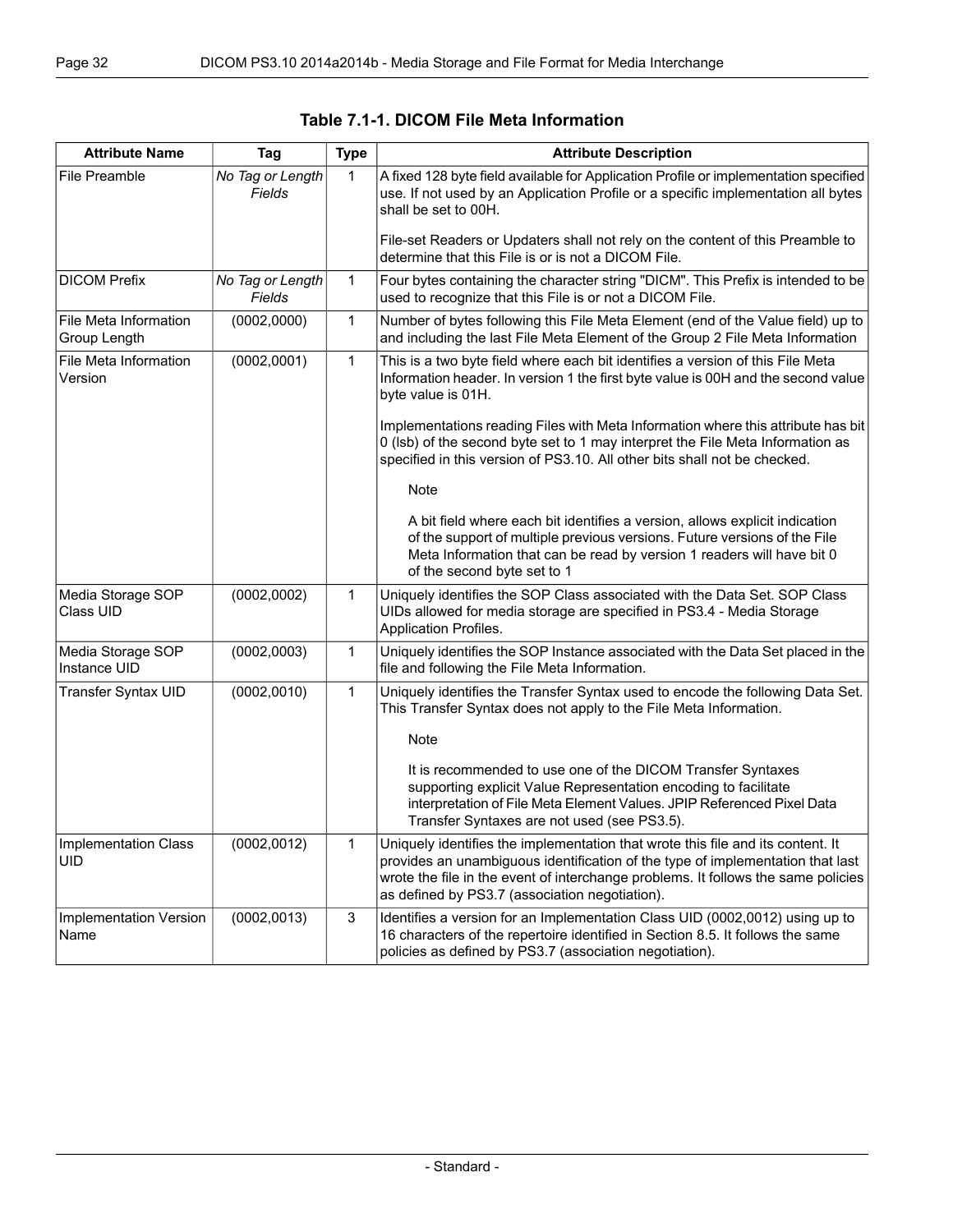| <b>Attribute Name</b>                        | Tag          | <b>Type</b> | <b>Attribute Description</b>                                                                                                                                                                                                                                                                                                                                          |
|----------------------------------------------|--------------|-------------|-----------------------------------------------------------------------------------------------------------------------------------------------------------------------------------------------------------------------------------------------------------------------------------------------------------------------------------------------------------------------|
| Source Application Entity<br>Title           | (0002, 0016) | 3           | The DICOM Application Entity (AE) Title of the AE that wrote this file's content<br>(or last updated it). If used, it allows the tracing of the source of errors in the<br>event of media interchange problems. The policies associated with AE Titles<br>are the same as those defined in PS3.8.                                                                     |
|                                              |              |             | Note                                                                                                                                                                                                                                                                                                                                                                  |
|                                              |              |             | If the data set was created de novo by the application writing the file,<br>its AE Title, if it has one, may be used. If the data set was received<br>over the network, there is potential ambiguity as to whether the value<br>is the same as Sending Application Entity Title (0002,0017) or Receiving<br>Application Entity Title (0002,0018) or some other value. |
| Sending Application<br><b>Entity Title</b>   | (0002, 0017) | 3           | The DICOM Application Entity (AE) Title of the AE that sent this file's content<br>over a network.                                                                                                                                                                                                                                                                    |
|                                              |              |             | <b>Note</b>                                                                                                                                                                                                                                                                                                                                                           |
|                                              |              |             | This is the AE that was the sender (source) of the content (the data<br>set), in the case of a data set sent over the network (i.e., the Calling<br>AET of the SCU for a C-STORE operation). If the data set was instead<br>created de novo by the application writing the file, it should not be<br>present.                                                         |
| Receiving Application<br><b>Entity Title</b> | (0002, 0018) | 3           | The DICOM Application Entity (AE) Title of the AE that received this file's content<br>over a network.                                                                                                                                                                                                                                                                |
|                                              |              |             | Note                                                                                                                                                                                                                                                                                                                                                                  |
|                                              |              |             | This is the AE that was the recipient (destination) of the content (the<br>data set), in the case of a data set received over the network (i.e., the<br>Called AET of the SCP for a C-STORE operation). If the data set was<br>instead created de novo by the application writing the file, it should not<br>be present.                                              |
| Private Information<br>Creator UID           | (0002, 0100) | 3           | The UID of the creator of the private information (0002,0102).                                                                                                                                                                                                                                                                                                        |
| Private Information                          | (0002, 0102) | 1C          | Contains Private Information placed in the File Meta Information. The creator<br>shall be identified in (0002,0100). Required if Private Information Creator UID<br>(0002,0100) is present.                                                                                                                                                                           |

Except for the 128 byte preamble and the 4 byte prefix, the File Meta Information shall be encoded using the Explicit VR Little Endian Transfer Syntax (UID=1.2.840.10008.1.2.1) as defined in DICOM [PS3.5](part05.pdf#PS3.5). Values of each File Meta Element shall be padded when necessary to achieve an even length, as specified in [PS3.5](part05.pdf#PS3.5) by their corresponding Value Representation. The Unknown (UN) Value Representation shall not be used in the File Meta Information. For compatibility with future versions of this Standard, any Tag (0002,xxxx) not defined in [Table](#page-31-0) 7.1-1 shall be ignored.

<span id="page-32-0"></span>Values of all Tags (0002,xxxx) are reserved for use by this Standard and later versions of DICOM. Data Elements with a group of 0002 shall not be used in data sets other than within the File Meta Information.

**Note** 

[PS3.5](part05.pdf#PS3.5) specifies that Elements with Tags (0001,xxxx), (0003,xxxx), (0005,xxxx), and (0007,xxxx) shall not be used.

### **7.2 Data Set Encapsulation**

Each File shall contain a single Data Set representing a single SOP Instance related to a single SOP Class (and corresponding IOD).

**Note** 

A file may contain more than a single 2D image frame as specific IODs may be defined to include multiple frames.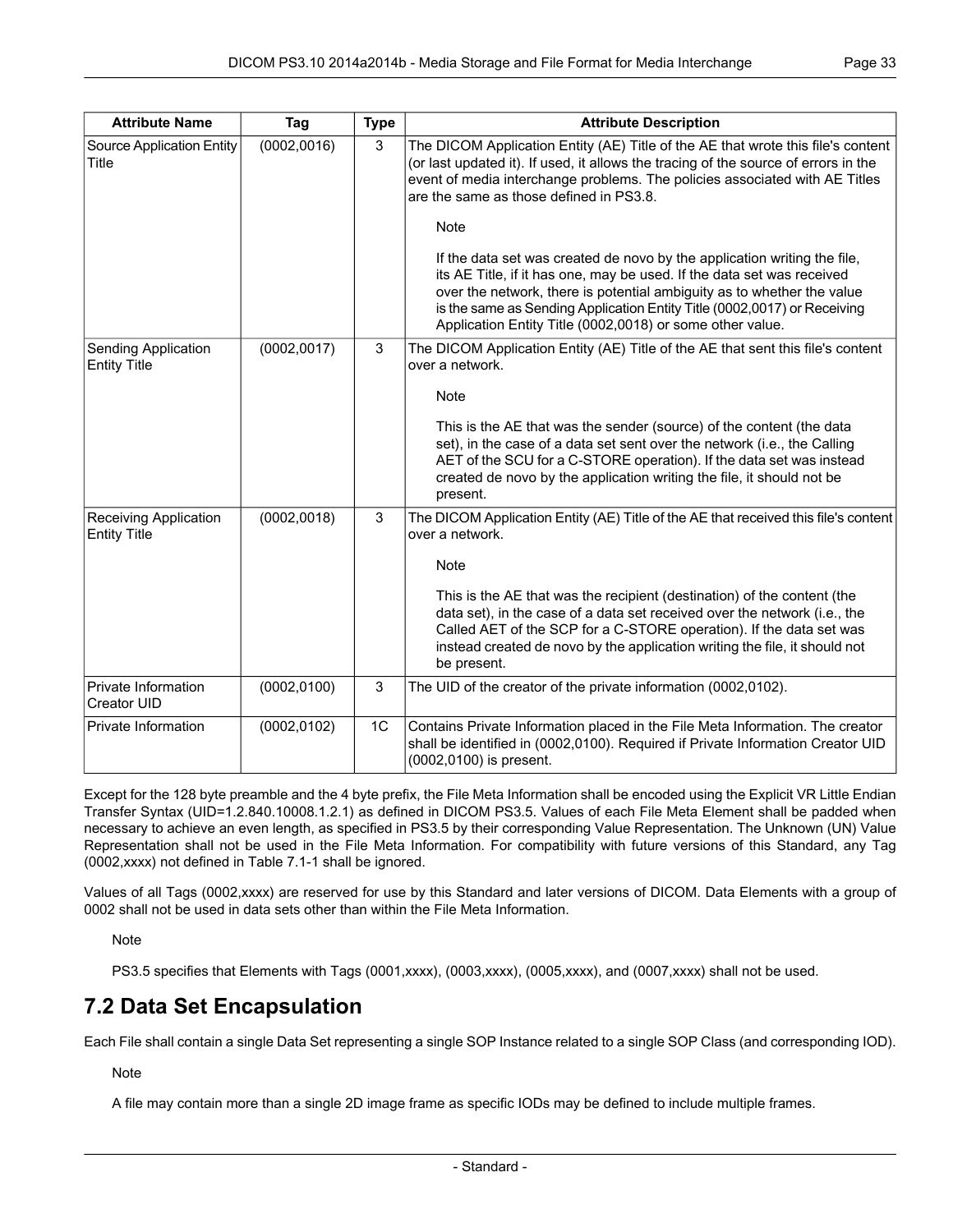The Transfer Syntax used to encode the Data Set shall be the one identified by the Transfer Syntax UID of the DICOM File Meta Information.

**Note** 

- 1. The Transfer Syntax used to encode the Data Set cannot be changed within the Data Set; i.e., the Transfer Syntax UID Data Element may not occur anywhere within the Data Set, e.g., nested within a Sequence Item.
- 2. A DICOM Data Set does not include its total length. The end of the file indication provided by the DICOM File Service (see [Section](#page-37-0) 8.4) is the only indication of the end of the Data Set.

<span id="page-33-0"></span>The last Data Element of a Data Set may be Data Element (FFFC,FFFC) if padding of a Data Set is desired when a file is written. The Value of this Data Set Trailing Padding Data Element (FFFC,FFFC) has no significance and shall be ignored by all DICOM implementations reading this Data Set. File-set Readers or Updaters shall be able to process this Data Set Trailing Padding (FFFC,FFFC) either in the Data Set following the Meta Information or in Data Sets nested in a Sequence (see [PS3.5](part05.pdf#PS3.5)).

### **7.3 Support of File Management Information**

The DICOM File Format does not include file management information in order to avoid duplication with functions related to the Media Format Layer. If necessary for a given DICOM Application Profile, the following information should be offered by the Media Format Layer:

- a. File content owner identification;
- b. File access statistics (e.g., date and time of creation);
- <span id="page-33-1"></span>c. Application file access control;
- d. Physical media access control (e.g., write protect).

#### **7.4 Secure DICOM File Format**

A Secure DICOM File shall contain a single DICOM File encapsulated with the Cryptographic Message Syntax as defined in RFC 3369. Depending on the cryptographic algorithms used for encapsulation, a Secure DICOM File can provide one or more the following security properties:

- Data Confidentiality (by means of encryption)
- Data Origin Authentication (by means of certificates and digital signatures)
- Data Integrity (by means of digital signatures)

In addition, a Secure DICOM File offers the possibility to communicate encryption keys and certificates to the intended recipients by means of key transport, key agreement or symmetric key-encryption key schemes.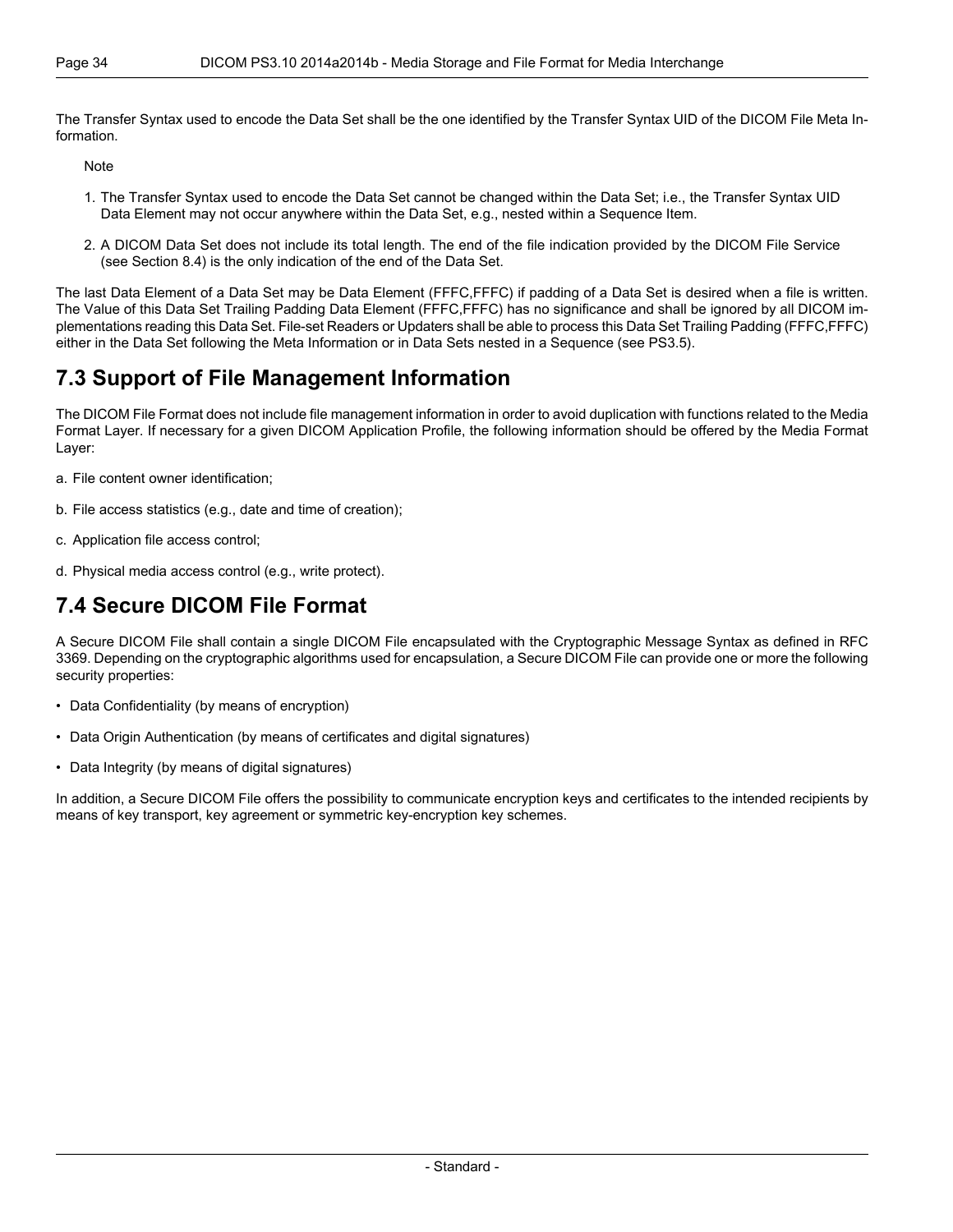# <span id="page-34-0"></span>**8 DICOM File Service**

The DICOM File Service specifies an abstract view of files from the point of view of a service user in the Data Format Layer. Constraining access to the content of files by Application Entities through such a DICOM File Service ensures independence of the Data Format Layer functions from specific Media Format and Physical Media selections.

#### Note

This DICOM File Service definition is abstract in the sense that it is only the specification of a boundary. Its focus is limited to the aspects directly related to the access to the data structures of the Media Format Layer (not the specifications of the data structures themselves). Even though the DICOM File Service may be described by means of a number of abstract primitives such as read, write, delete, etc., it is not intended to be the definition of an Application Programming Interface (API).

The DICOM File Service specified for Media Storage offers a basic service, simple enough to be supported by a wide range of commonly available Media Format (or file systems), but rich enough to provide the key functions to effectively manage files and access their content. The following sections specify the minimum mandatory requirements that shall be met by any physical media and associated media format to comply with the DICOM Media Storage model.

#### **Note**

<span id="page-34-1"></span>It is acceptable that a specific Media Format offers more file services than those specified in the DICOM File Service. Such services may be internal to an implementation (i.e., not visible through the data structures on the Storage Media). Their usage is beyond the scope of the DICOM Standard. However, in cases where such services are reflected in the file structures of the Media format Layer or in the Data Set encoding an Information Object, the extension of such services in a manner that jeopardizes interoperability should not be done (e.g., File IDs longer than specified in the DICOM File Service).

#### **8.1 File-set**

The DICOM File Service offers the ability to create and access one or more files in a File-set. A File-set is a collection of files that share a common naming space within which File IDs (see [Section](#page-35-0) 8.2) are unique. No semantics is attached to the order of Files within a File-set.

Note

- 1. The DICOM File Service does not require that Files within a File-set be simultaneously accessible (e.g., sequentially accessed media such as tapes are supported).
- 2. The DICOM File Service does not explicitly include the notion of distributing a File-set or a File across multiple "volumes/physical medium". However the transparent support by the Media Format Layer of such a feature is not precluded.

A File ID naming space (corresponding to a File-set) shall be associated with an appropriate feature of a Media Format defined structure. This mapping shall be specified in [PS3.12](part12.pdf#PS3.12) for each Media Format specification (this is integral to the specification of the relationship between any specific Media Format services and the DICOM File Services defined in this part).

#### Note

An example of such a relationship is to map the File ID naming space to a volume in a personal computer Media Format or a partition in a workstation File System on a removable medium. Another example is to map the File ID naming space to a directory and its tree of sub-directories. In this case it could offer the possibility of supporting multiple File-sets (one per directory) on the same physical medium. Each File-set would have its own DICOMDIR File. To ensure interoperability, [PS3.12](part12.pdf#PS3.12) shall specify these specific mapping rules between the directories and the File ID naming space of a File-set (including the rules to unambiguously locate the DICOMDIR File).

A single File with the File ID DICOMDIR shall be included in each File-set.

Each File-set shall be uniquely identified by a File-set UID that shall be registered according to the UID registration rules specified in [PS3.5](part05.pdf#PS3.5). When Files are added or removed from a File-set, the File-set UID shall not change.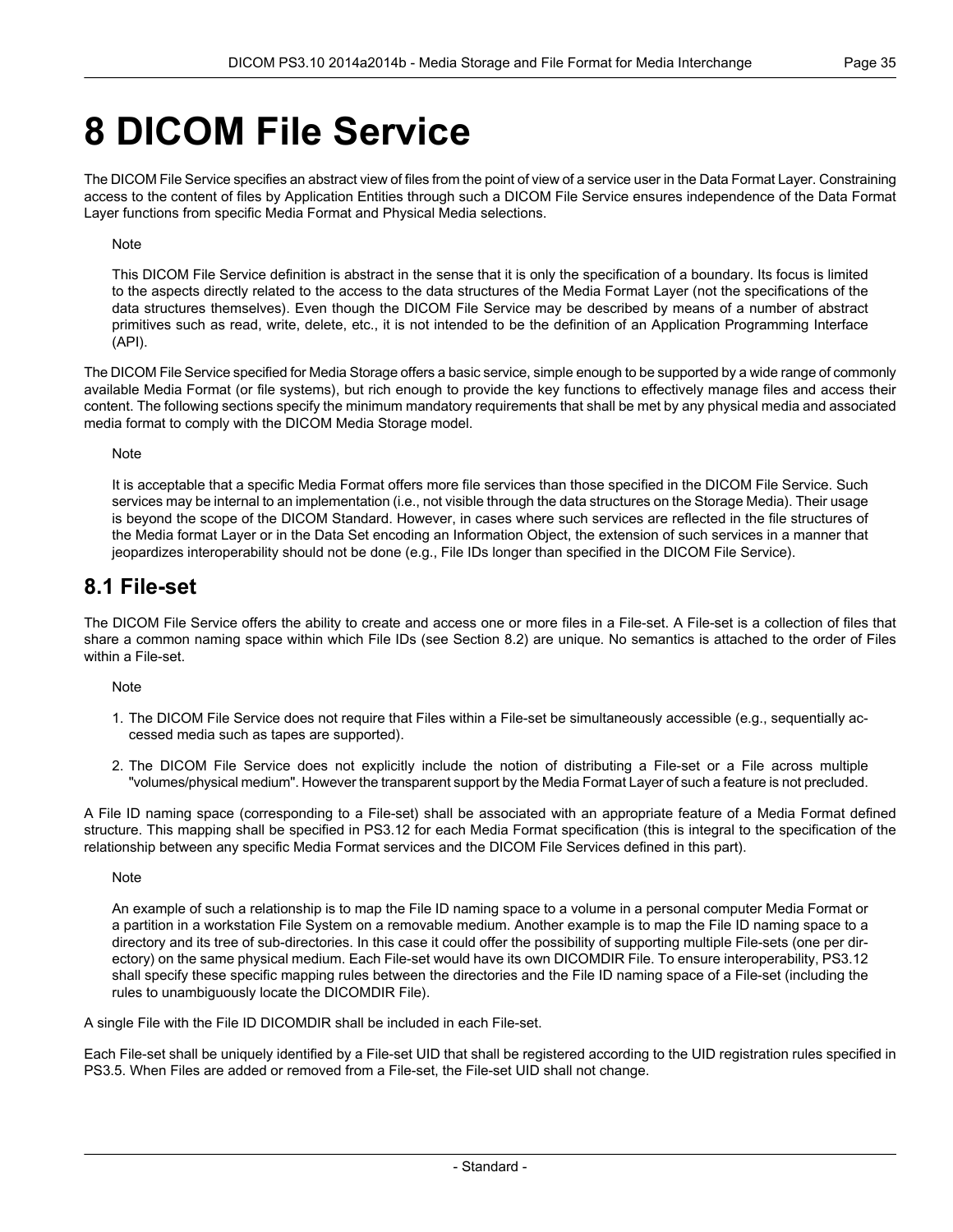A File-set may also be identified by a File-set ID, which provides a simple (but possibly not globally unique) human readable reference. A File-set ID is string of zero (0) to sixteen (16) characters from the subset of the G0 repertoire of ISO 8859 (see [Section](#page-37-1) 8.5). A Fileset ID may be associated or mapped to an appropriate identifier at the Media Format Layer.

Note

- 1. Continuing with the personal computer Media Format example used first in the previous note, a File-set ID may be defined to be identical to a volume label.
- 2. Non-DICOM Files (Files with a content not formatted according to the requirements of this Part of the DICOM Standard) may be present in a File-set. Such files should not contain the DICOM File Meta Information specified in [Table](#page-31-0) 7.1-1 and may not be referenced by the DICOM Media Storage Directory (see [Section](#page-37-2) 8.6).

<span id="page-35-0"></span>A File-set Descriptor File (a "readme" file) may also be attached to a File-set. See [PS3.3](part03.pdf#PS3.3) for a detailed specification of the Basic Directory IOD.

### **8.2 File IDs**

Files are identified by a File ID that is unique within the context of a File-set. A File ID is an ordered sequence of File ID Components. A File ID may contain one to eight components. Each Component is a string of one to eight characters from a subset of the G0 repertoire of ISO 8859 (see [Section](#page-37-1) 8.5)

Such a structure for File IDs (a sequence of components) allows the DICOM File Service to organize file selection in a hierarchical mode. No conventions are defined by the DICOM Standard for the use of the structure of File IDs components and their content (except for the reserved File ID DICOMDIR, see [Section](#page-37-2) 8.6). Furthermore, no semantics shall be conveyed by the structure and content of such File IDs. This implies that when a File ID is assigned to any File in a File-set, the creating DICOM Application Entity may choose to structure the File ID as it wishes. Any other AE reading existing files or creating new files shall not be required to know any semantics the original creator may have associated with such a structure.

The File ID used to access a File through the abstract DICOM File Service is not necessarily the sole file identifier. The interchange Media Format (file system) may allow multiple file names to address the same physical file. Any use of alternate file names is beyond the scope of the DICOM Standard.

**Note** 

- 1. A DICOM File ID is equivalent to the commonly used concept of "path name" concatenated with a "file name". An example of a valid DICOM File ID with four components shown separated by backslashes is:SUBDIR1\SUBDIR2\SUBDIR3\AB-CDEFGH
- 2. As specified in the DICOM Storage Media Model, no semantics is attached to File ID content and structure as it relates to the DICOM Information Objects stored in these files. If used, the hierarchical structure simply provides a means to organize the Files of a File-set and facilitate their selection.
- <span id="page-35-1"></span>3. The DICOM File Service does not specify any "separator" between the Components of the File ID. This is a Value Representation issue that may be addressed in a specific manner by each Media Format Layer. In DICOM IODs, File ID Components are generally handled as multiple Values and separated by "backslashes". There is no requirement that Media Format Layers use this separator.
- 4. DICOM files stored on interchange media may have an alternate file name or link that uses less restricted file names, such as a filename extension (e.g., ".dcm" in accordance with RFC 3240).

#### **8.3 File Management Roles and Services**

When DICOM Application Entities participate in the exchange of information by the interchange of Storage Media, they perform through the DICOM File Service a number of Media Storage Services:

- a. M-WRITE, to create new files in a File-set and assign them a File ID;
- b. M-READ to read existing files based on their File ID;
- c. M-DELETE to delete existing files based on their File ID;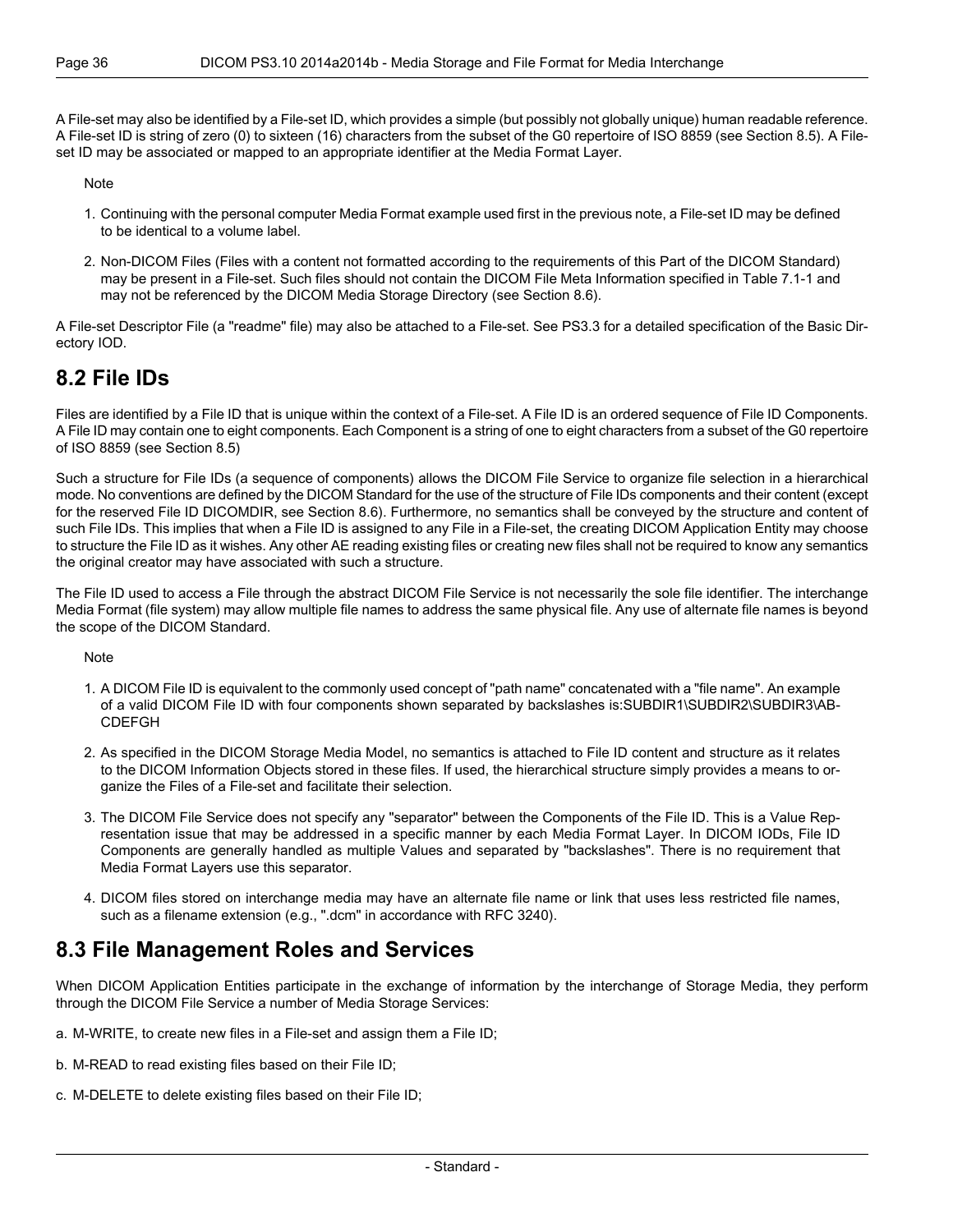- d. M-INQUIRE FILE-SET to inquire free space available for creating new files within the File-set;
- e. M-INQUIRE FILE to inquire date and time of file creation (or last update if applicable) for any file within the File-set.
- A DICOM Application Entity may take one or more of the following three roles:
- a. File-set Creator (FSC). Such an Application Entity, exercises this role by means of M-WRITE Operations to create the DICOMDIR File (see [Section](#page-37-2) 8.6) and zero or more DICOM Files;
- b. File-set Reader (FSR). Such an Application Entity, exercises this role by means of M-READ Operations to access one or more Files in a File-set. A File-set Reader shall not modify any of the files of the File-set (including the DICOMDIR File);
- c. File-set Updater (FSU). Such an Application Entity, exercises this role by means of M-READ, M-WRITE, and M-DELETE Operations. It reads, but shall not modify, the content of any of the DICOM files in a File-set except for the DICOMDIR File. It may create additional Files by means of an M-WRITE or delete existing Files in a File-set by means of an M-DELETE.

Note

Although a File-set Updater (FSU) may include the functions corresponding to a File-set Creator (FSC) and a File-set Reader (FSR), it is not required that implementations supporting an FSU role also support an FSC or an FSR role..

The use of the concept of roles in DICOM Conformance Statements will result in a more precise expression of the capabilities of implementations supporting DICOM Media Storage. Conforming implementations shall support one of the following choices:

- a. File-set Creator,
- b. File-set Reader,
- c. File-set Creator and File-set Reader,
- d. File-set Updater,
- e. File-set Updater and File-set Creator,
- f. File-set Updater and File-set Reader,
- <span id="page-36-0"></span>g. File-set Updater, File-set Creator and File-set Reader.

Based on the roles supported by a DICOM Application Entity, the DICOM File Service shall support the Media Operations defined in [Table](#page-36-0) 8.3-1.

| <b>Media Operations</b><br><b>Roles</b> | <b>M-WRITE</b> | <b>M-READ</b> | <b>M-DELETE</b> | <b>M-INQUIRE FILE-SET</b> | <b>M-INQUIRE FILE</b> |
|-----------------------------------------|----------------|---------------|-----------------|---------------------------|-----------------------|
| <b>FSC</b>                              | Mandatory      | Not required  | Not required    | Mandatory                 | Not required          |
| <b>FSR</b>                              | Not required   | Mandatory     | Not required    | Not required              | Mandatory             |
| FSC+FSR                                 | Mandatory      | Mandatory     | Not required    | Mandatory                 | Mandatory             |
| <b>FSU</b>                              | Mandatory      | Mandatory     | Mandatory       | Mandatory                 | Mandatory             |
| FSU+FSC                                 | Mandatory      | Mandatory     | Mandatory       | Mandatory                 | Mandatory             |
| FSU+FSR                                 | Mandatory      | Mandatory     | Mandatory       | Mandatory                 | Mandatory             |
| FSU+FSC+FSR                             | Mandatory      | Mandatory     | Mandatory       | Mandatory                 | Mandatory             |

|  |  | Table 8.3-1. Media Operations and Roles |  |
|--|--|-----------------------------------------|--|
|--|--|-----------------------------------------|--|

Note

1. Media Preparation is outside the scope of this Part of the DICOM Standard. However it is assumed to be performed by the FS Creator.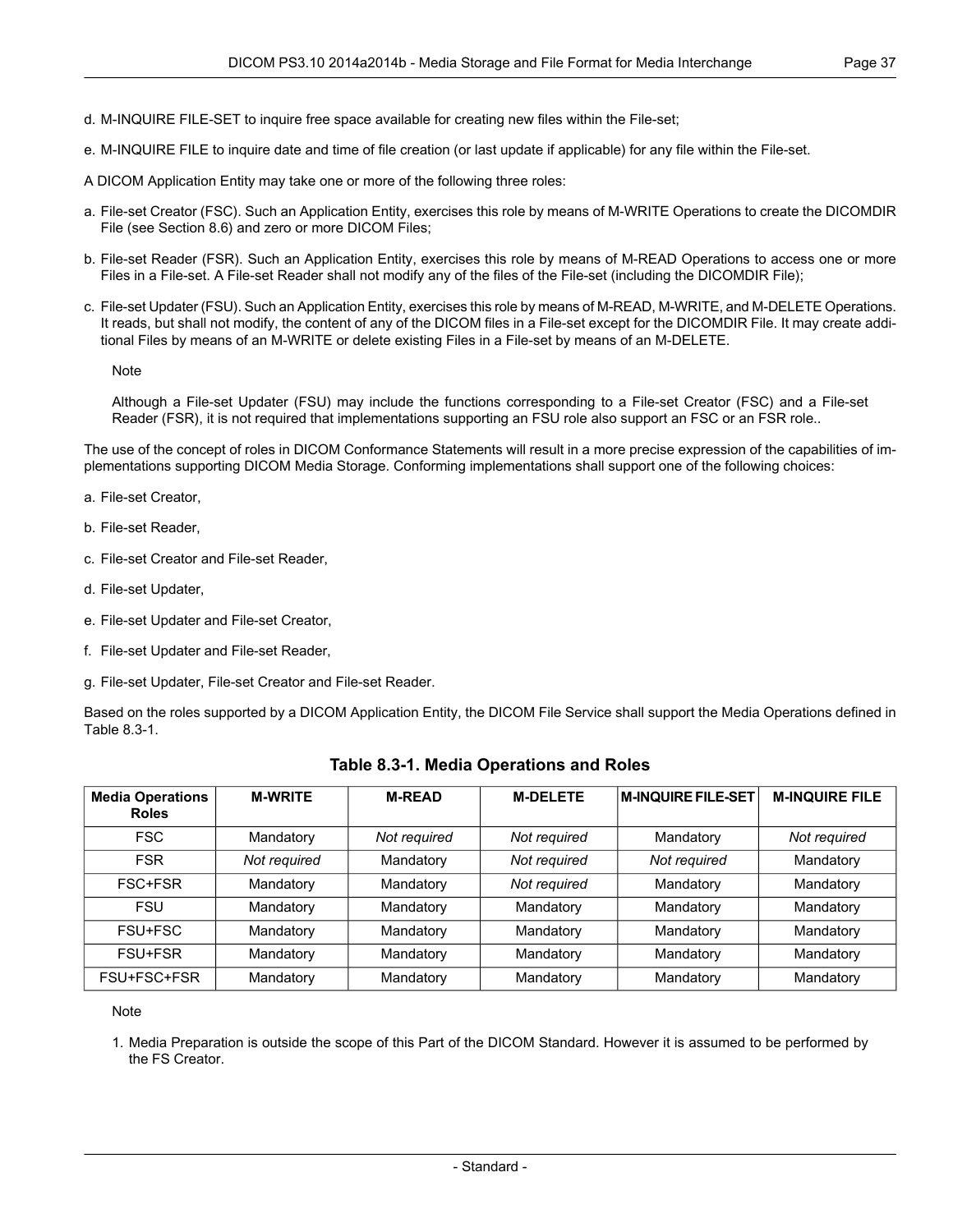- 2. The DICOM File Service does not require that file update capabilities (e.g., append) be supported by every Media Format Definition selected. The non-support of such file update capabilities to the DICOMDIR File may simply result in having to delete and create a new file in order to keep the directory information consistent.
- 3. If the content of a file needs to be updated or changed by an FSU, it is considered by this Part of the DICOM Standard as an M-DELETE Operation followed by an M-WRITE Operation. The FSU is responsible for ensuring the internal consistency of the File and its conformance to PS3.10 and the specific SOP Class stored, exactly as if the FSU was creating a new File. In particular, if an FSU implementation needs to update the file content but is not able to recognize and fully process the content of the File Preamble (see [Section](#page-30-1) 7.1), it may consider setting the first four bytes of the Preamble to "DICM" followed by 124 bytes to 00H. This would avoid introducing inconsistencies between the content of the File Preamble and the remainder of the file content. An example of this situation may occur when a TIFF IFD 0 Offset in the File Preamble points at a further TIFF IFD embedded in the DICOM Data Set, and the update operation changes the location of this embedded TIFF IFD.

#### <span id="page-37-0"></span>**8.4 File Content Access**

The DICOM File Service offers the ability to access the content of any File of a File-set. The File content is an ordered string of zero or more bytes, where the first byte is at the beginning of the file and the last byte at the end of the File.

Note

This File content definition as an ordered string of bytes is related to the view provided at the DICOM File Service level. It may not correspond to the physical ordering of bytes of data on a specific medium.

The DICOM File Service shall manage the delimitation of the end of the File by ensuring the user of the File Service that read access beyond the last byte will be detected and reported to the DICOM File Service user. This delimitation function is performed by the Media Format Layer.

The DICOM File Service shall offer the ability:

- a. for an FSR or FSU to perform an M-READ to read zero or more bytes of the content of a File;
- <span id="page-37-1"></span>b. for an FSC or FSU to perform an M-WRITE to write one or more bytes making the content of a File.

**Note** 

The DICOM File Service does not require any specific capability for the selective read access or write access of the content of a file (e.g., seek or append). However it does not restrict specific Media Format definitions to support such features.

#### **8.5 Character Set**

File IDs and File-set IDs shall be character strings made of characters from a subset of the G0 repertoire of ISO 8859. The following characters form this subset:

A, B, C, D, E, F, G, H, I, J, K, L, M, N, O, P, Q, R, S, T, U, V, W, X, Y, Z (uppercase)

1, 2, 3, 4, 5, 6, 7, 8, 9, 0 and \_ (underscore)

**Note** 

- <span id="page-37-2"></span>1. This is the character set defined for Control Strings (Value Representation CS - see [PS3.5\)](part05.pdf#PS3.5) except that SPACE is not included.
- 2. This character set is selected to limit characters in File IDs and File-set IDs to those that do not conflict with reserved characters and delimiters in the file systems defined in [PS3.12](part12.pdf#PS3.12). Component delimiters or other required demarcations defined in [PS3.12](part12.pdf#PS3.12) are not part of File IDs or File-set IDs

### **8.6 Reserved DICOMDIR File ID**

A single File with a File ID, DICOMDIR, shall exist as a member of every File-set. This File ID is made of a single Component (see [Section](#page-35-0) 8.2 for the File ID structure). It contains the DICOM Media Storage Directory (see [PS3.3](part03.pdf#PS3.3) for detailed specification of the Basic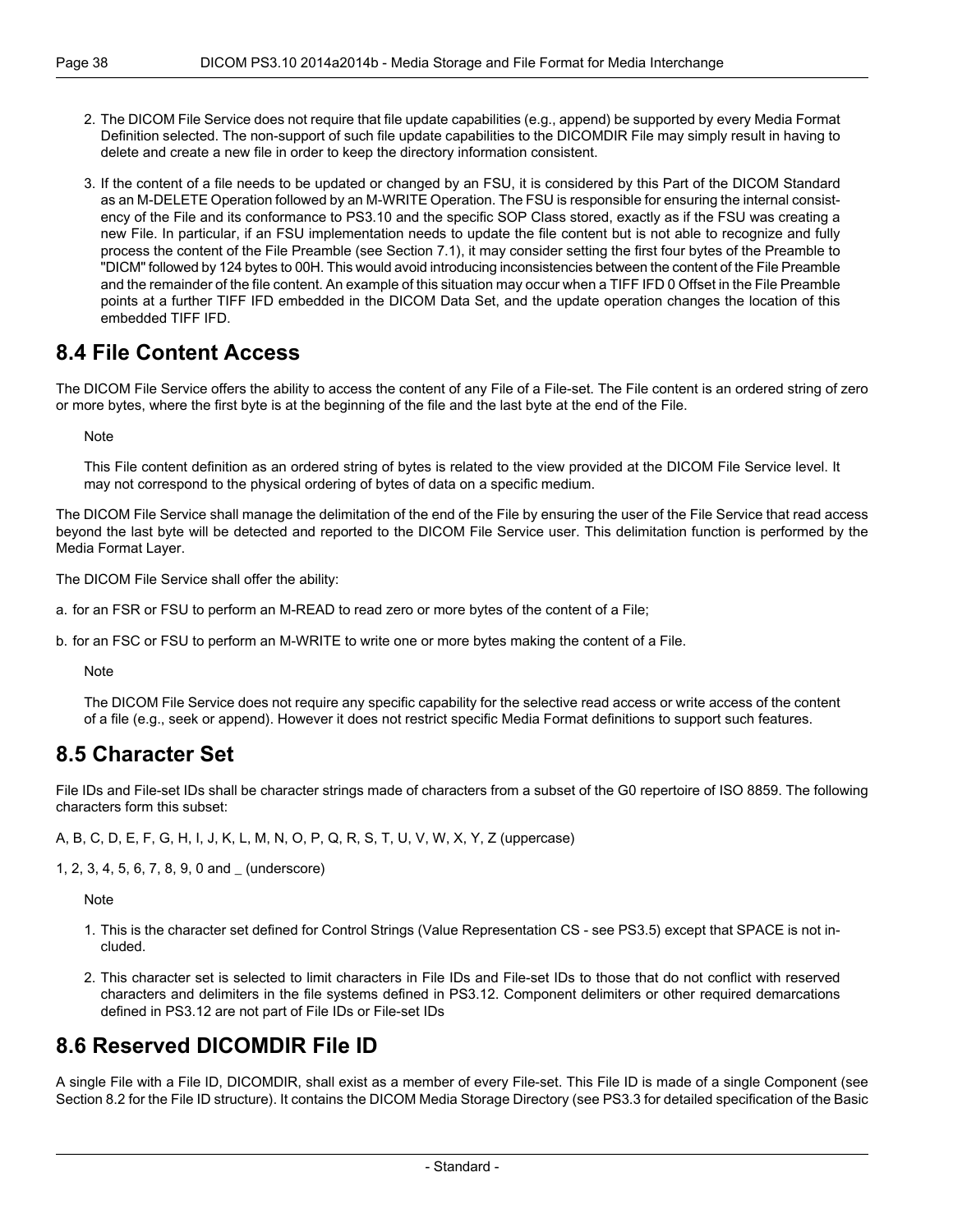Directory IOD), which includes general information about the whole File-set. This general information is always present, but optionally the directory content may be left empty in environments where it would not be needed. If the DICOMDIR File does not exist in a Fileset, the File-set does not conform to PS3.10. The DICOMDIR shall not reference Files outside of the File-set to which it belongs.

Note

- 1. An example of the content of the DICOMDIR File may be found in [Annex](#page-42-0) A.
- 2. If one chooses to map the origin of a File-set to a specific directory node in a specific Media Format, the File IDs, including the DICOMDIR File IDs, would be relative to this directory node path name.

The DICOMDIR File shall use the Explicit VR Little Endian Transfer Syntax (UID=1.2.840.10008.1.2.1) to encode the Media Storage Directory SOP Class. The DICOMDIR File shall comply with the DICOM File Format specified in Section 7 of this Standard. In particular the:

- a. SOP Class UID in the File Meta Information (header of the DICOMDIR File) shall have the Value specified in [PS3.4](part04.pdf#PS3.4) of this Standard for the Media Storage Directory SOP Class;
- b. SOP Instance UID in the File Meta Information (header of the DICOMDIR File) shall contain the File-set UID Value. The File-set UID is assigned by the Application Entity that created the File-set (FSC role, see [Section](#page-35-1) 8.3) with zero or more DICOM Files. This File-set UID Value shall not be changed by any other Application Entities reading or updating the content of the File-set.

Note

- 1. This policy reflects that a File-set is an abstraction of a "container" within which Files may be created or read. The Fileset UID is related to the "container" not its content. A File-set in the DICOM File Service is intended to be mapped to a supporting feature of a selected Media Format (e.g., volume or partition).
- 2. The Standard does not prevent the making of duplicate copies of a File-set (i.e., a File-set with the same File-set UID). However, within a managed domain of File-sets, a domain specific policy may be used to prevent the creation of such duplicate File-sets.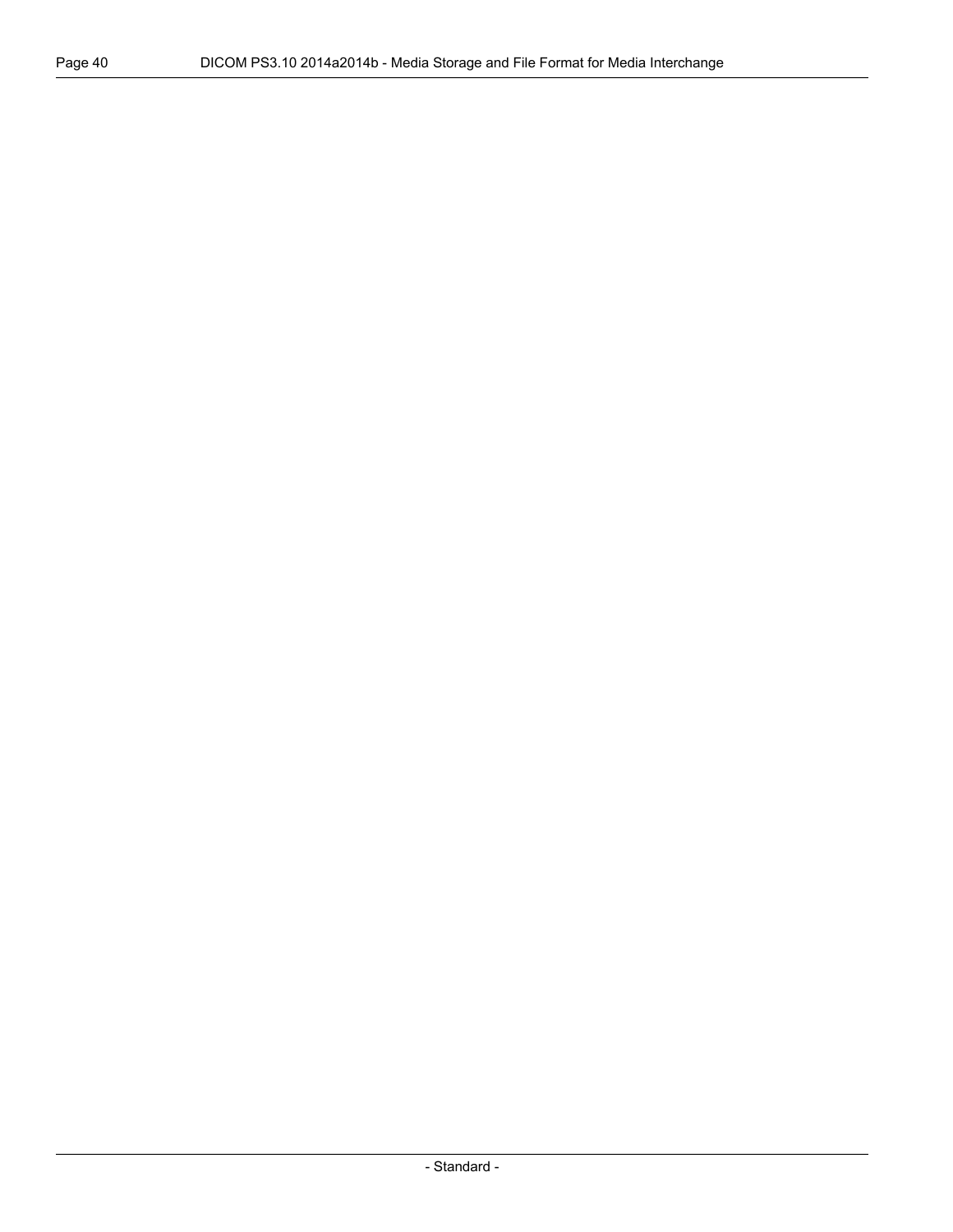# <span id="page-40-0"></span>**9 Conformance Requirements**

An implementation of PS3.10 shall:

- a. have a Conformance Statement based on a [PS3.11](part11.pdf#PS3.11) Application Profile in accordance with the framework defined in [PS3.2](part02.pdf#PS3.2);
- b. meet the requirements of the DICOM File Format as specified in [Section](#page-30-0) 7;
- c. support the DICOM File Service as specified in [Section](#page-34-0) 8, in one or more of the roles identified in [Section](#page-35-1) 8.3;
- d. perform the Media Operations defined in [Table](#page-36-0) 8.3-1 according to the role supported;
- e. support the DICOMDIR File with a content as specified in the Media Storage Directory SOP Class in [PS3.4.](part04.pdf#PS3.4)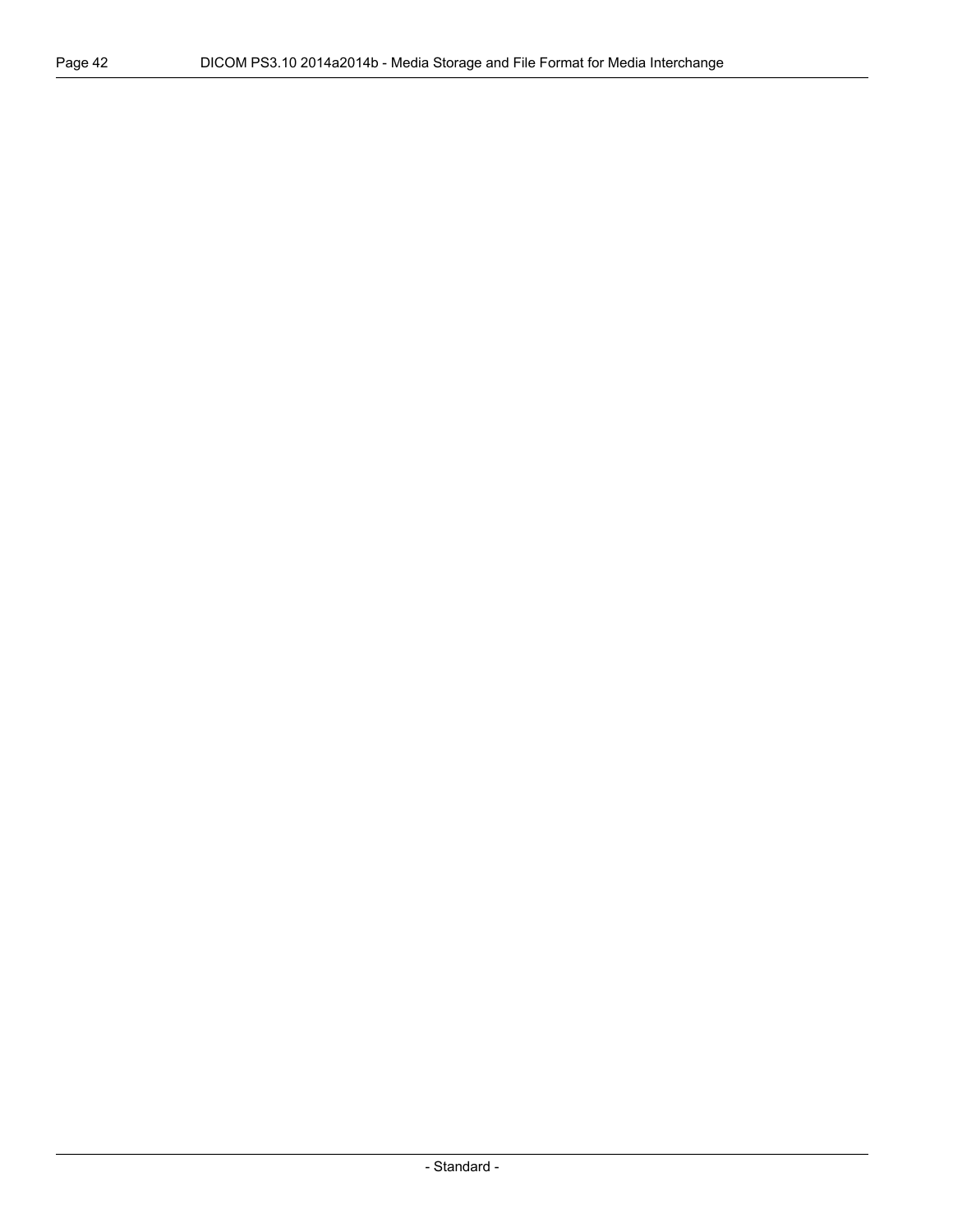# <span id="page-42-0"></span>**A Example of DICOMDIR File Content (Informative)**

<span id="page-42-1"></span>This Annex provides an example of a File content that is based on selected aspects of the example introduced in [PS3.3](part03.pdf#PS3.3) for the Basic Directory Information Object. This is not a normative Annex. It is only an illustration, which is simply intended to help the reader better understand the organization of a DICOM Directory stored in a DICOMDIR File.

### **A.1 Simple Directory Content Example**

<span id="page-42-2"></span>[Table](#page-42-2) A.1-1 shows in a simplified manner, the content of a simple DICOMDIR File. Values of elements are noted between square brackets (e.g., [1.2.840.10008.34.7.6]). Byte Offsets are shown by symbolic Values noted between brackets (e.g., {1493}).

|        | Meta-Info                               | 128 bytes | File Preamble [all bytes set to 00H]                                 |
|--------|-----------------------------------------|-----------|----------------------------------------------------------------------|
|        |                                         | 4 bytes   | <b>DICOM Prefix [DICM]</b>                                           |
|        |                                         | 0002,0000 | Group Length                                                         |
|        |                                         | 0002,0001 | File Meta-Information Version [0001]                                 |
|        |                                         | 0002,0002 | SOP Class UID [1.2.840.10008.1.3.10]                                 |
|        |                                         | 0002,0003 | SOP Instance UID [1.2.840.23856.36.45.3]                             |
|        |                                         | 0002,0010 | Transfer Syntax UID [1.2.840.10008.1.1]                              |
|        |                                         | 0002,0012 | Implementation Class UID [1.2.840.23856.34.90.3]                     |
|        |                                         |           |                                                                      |
|        | <b>File-set Identification</b>          | 0004,1130 | File-set ID [EXAMPLE]                                                |
|        |                                         |           |                                                                      |
|        | <b>General Directory</b><br>Information | 0004,1200 | Offset of First Record of Root Directory Entity {1829}               |
|        |                                         | 0004,1202 | Offset of Last Record of Root Directory Entity {6F18}                |
|        |                                         | 0004,1212 | File-set Consistency Flag [0000H]                                    |
|        |                                         |           |                                                                      |
|        |                                         | 0004,1220 | Directory Record Sequence.                                           |
|        |                                         |           | This Data Element Value includes the following Sequence of Items.    |
| {1829} | <b>Item Tag</b>                         | FFFE,E000 | Item Data Element (includes the following Data Elements)             |
|        | Study 1                                 | 0004,1400 | Offset of the next Dir. Record in Dir. Entity (not shown in example) |
|        | Directory Record                        | 0004,1410 | Record In-use Flag [FFFFH]                                           |
|        |                                         | 0004,1420 | Offset of Referenced Lower Level Directory Entity {2299}             |
|        |                                         |           |                                                                      |
|        |                                         | 0004,1430 | Directory Record Type [STUDY]                                        |

#### **Table A.1-1. Directory Content Example**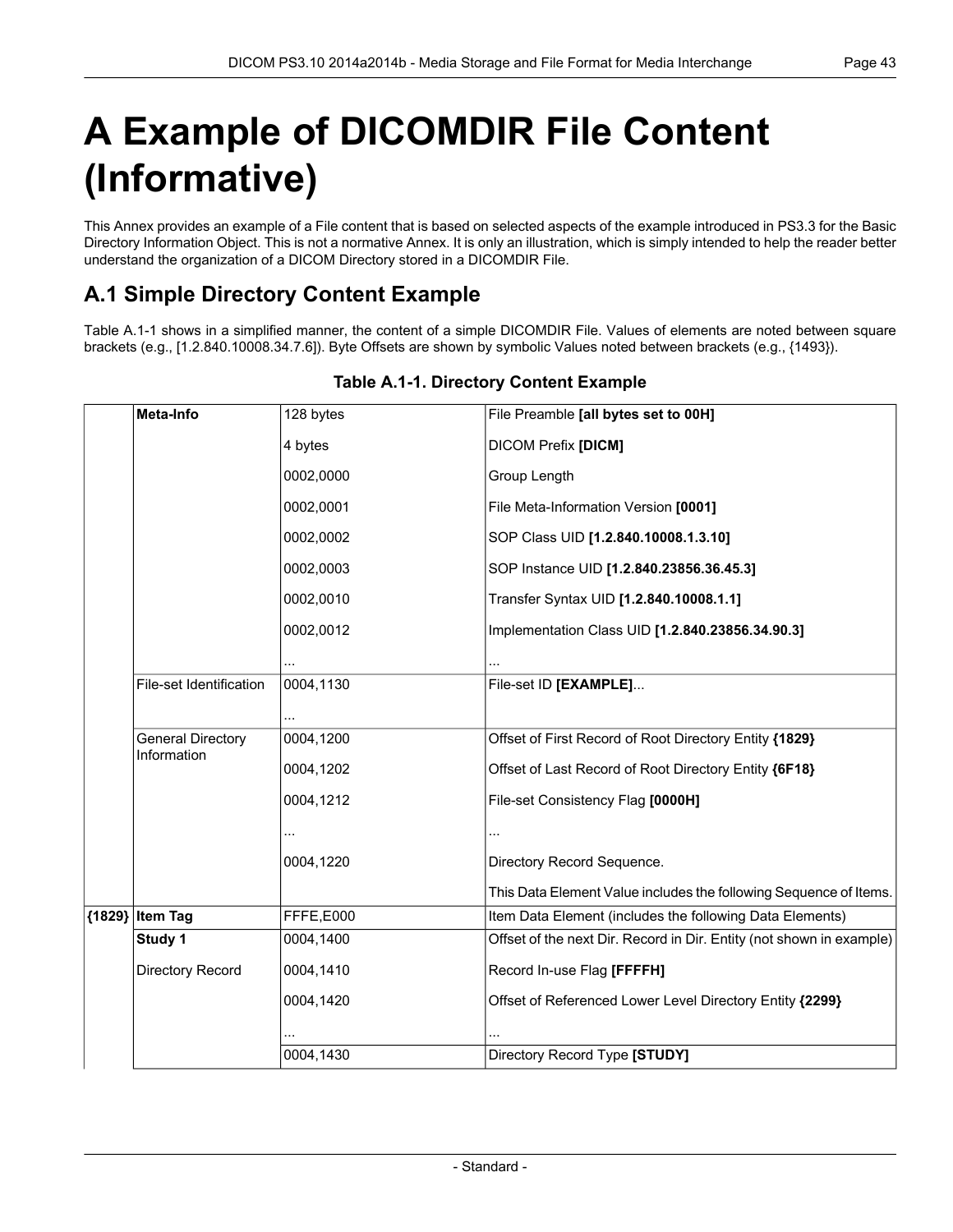|          | Selection Keys    | 0020,000D | Study Instance UID [1.2.840.4656.23.4568745]                         |
|----------|-------------------|-----------|----------------------------------------------------------------------|
|          |                   | 0020,0010 | Study ID [srt78UJ]                                                   |
|          |                   |           |                                                                      |
|          | Item Del. Tag     |           |                                                                      |
|          |                   | FFFE,E00D | Item Delimitation Tag is present only if Item is of undefined length |
| ${2299}$ | <b>Item Tag</b>   | FFFE,E000 | Item Data Element (includes the following Data Elements)             |
|          | Series 1          | 0004,1400 | Offset of the next Dir. Record in Dir. Entity (not shown in example) |
|          | Directory Record  | 0004,1410 | Record In-use Flag [OFFFFH]                                          |
|          |                   | 0004,1420 | Offset of Referenced Lower Level Directory Entity {2681}             |
|          |                   |           |                                                                      |
|          |                   | 0004,1430 | Directory Record Type [SERIES]                                       |
|          | Selection Keys    | 0008,0060 | Modality [NM]                                                        |
|          |                   | 0020,0011 | Series Number [2]                                                    |
|          |                   |           |                                                                      |
|          |                   |           |                                                                      |
|          | Item Del. Tag     | FFFE,E00D | Item Delimitation Tag is present only if Item is of undefined length |
|          | ${2681}$ Item Tag | FFFE,E000 | Item Data Element (includes the following Data Elements)             |
|          | Image 1           | 0004,1400 | Offset of the next Dir. Record in Dir. Entity {3419}                 |
|          | Directory Record  | 0004,1410 | Record In-use Flag [FFFFH]                                           |
|          |                   | 0004,1420 | Offset of Referenced Lower Level Directory Entity [00000000H]        |
|          |                   |           |                                                                      |
|          |                   | 0004,1430 | Directory Record Type [IMAGE]                                        |
|          |                   | 0004,1500 | Referenced File ID [DIR\TDRI\3856G3]                                 |
|          |                   | 0004,1510 | Referenced SOP Class UID in File [1.2.840.10008.5.1.4.1.1.5]         |
|          |                   | 0004,1511 | Referenced SOP Instance UID in File [1.2.840.34.56.78999654.234]     |
|          |                   | 0004,1512 | Referenced Transfer Syntax UID in File [1.2.840.10008.1.2.1]         |
|          | Selection Keys    | 0008,0018 | Image SOP Instance UID [1.2.840.34.56.78999654.234]                  |
|          |                   | 0020,0013 | Image Number [1]                                                     |
|          |                   |           |                                                                      |
|          | Item Del. Tag     | FFFE,E00D | Item Delimitation Tag is present only if Item is of undefined length |
|          | {3419} Item Tag   | FFFE,E000 | Item Data Element (includes the following Data Elements)             |
|          | Image 2           | 0004,1400 | Offset of the next Dir. Record in Dir. Entity (not shown in example) |
|          | Directory Record  | 0004,1410 | Record In-use Flag [FFFFH]                                           |
|          |                   | 0004,1420 | Offset of Referenced Lower Level Directory Entity [00000000H]        |
|          |                   |           |                                                                      |
|          |                   | 0004,1430 | Directory Record Type [IMAGE]                                        |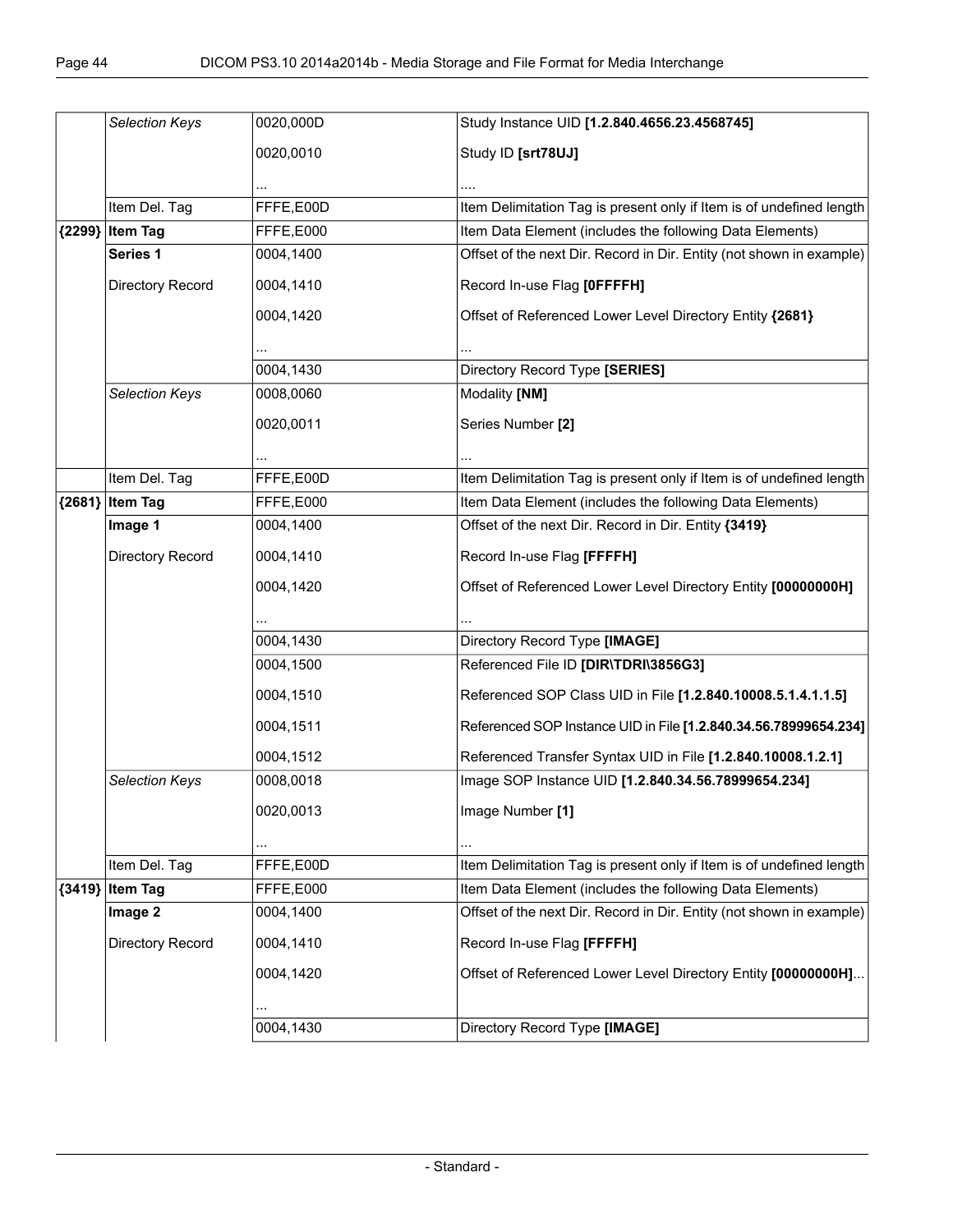|          |                                           | 0004,1500 | Referenced File ID [DIR\TDRI\3856G7]                                                                                                                               |
|----------|-------------------------------------------|-----------|--------------------------------------------------------------------------------------------------------------------------------------------------------------------|
|          |                                           | 0004,1510 | Referenced SOP Class UID in File [1.2.840.10008.5.1.4.1.1.5]                                                                                                       |
|          |                                           | 0004,1511 | Referenced SOP Instance UID in File [1.2.840.34.56.78999654.235]                                                                                                   |
|          |                                           | 0004,1512 | Referenced Transfer Syntax UID in File [1.2.840.10008.1.2.2]                                                                                                       |
|          | <b>Selection Keys</b>                     | 0008,0018 | Image SOP Instance UID [1.2.840.34.56.78999654.235]                                                                                                                |
|          |                                           | 0020,0013 | Image Number [2]                                                                                                                                                   |
|          |                                           |           |                                                                                                                                                                    |
|          | Item Del. Tag                             | FFFE,E00D | Item Delimitation Tag is present only if Item is of undefined length                                                                                               |
| ${6F18}$ | Item Tag                                  | FFFE,E000 | Item Data Element (includes the following Data Elements)                                                                                                           |
|          | <b>Patient C</b>                          | 0004.1400 | Offset of the next Dir. Record in Dir. Entity {00000000H}                                                                                                          |
|          | Directory Record                          | 0004,1410 | Record In-use Flag [FFFFH]                                                                                                                                         |
|          |                                           | 0004,1430 | Directory Record Type [PATIENT]                                                                                                                                    |
|          |                                           |           |                                                                                                                                                                    |
|          | <b>Selection Keys</b>                     | 0010,0010 | Patient Name [Patient C]                                                                                                                                           |
|          |                                           | 0010.0020 | Patient ID [523-61-8765]                                                                                                                                           |
|          |                                           |           | $\cdots$                                                                                                                                                           |
|          | Item Del. Tag                             | FFFE.E00D | Item Delimitation Tag is present only if Item is of undefined length                                                                                               |
|          | Sequence Delimitation   FFFE, E0DD<br>Tag |           | Used only if the Directory Record Sequence (0004,1220) is of<br>undefined length to delimit the end of the Value of the Directory<br>Record Sequence Data Element. |

### <span id="page-44-0"></span>**A.2 Example of DICOMDIR File Content With Multiple Referenced Files**

This section was previously defined in DICOM. It is now retired. See PS3.3-1998.